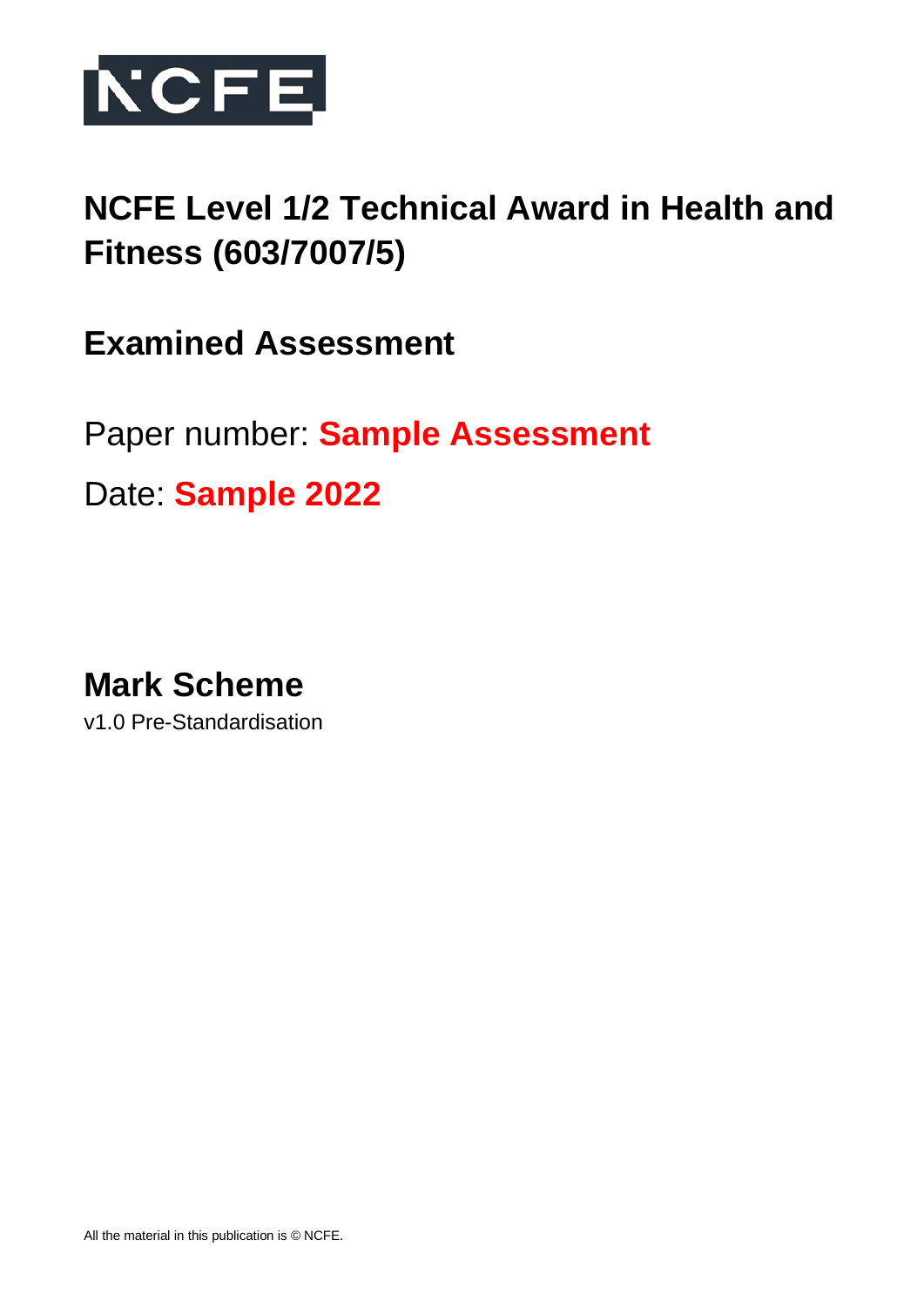This mark scheme has been written by the assessment writer and refined, alongside the relevant questions, by a panel of subject experts through the external assessment writing process and at standardisation meetings.

The purpose of this mark scheme is to give you:

- examples and criteria of the types of response expected from a learner
- information on how individual marks are to be awarded
- the allocated assessment objective(s) and total mark for each question.

## **Marking guidelines**

### **General guidelines**

You must apply the following marking guidelines to all marking undertaken throughout the marking period. This is to ensure fairness to all learners, who must receive the same treatment. You must mark the first learner in exactly the same way as you mark the last.

- The mark scheme must be referred to throughout the marking period and applied consistently. Do not change your approach to marking once you have been standardised.
- Reward learners positively giving credit for what they have shown, rather than what they might have omitted.
- Utilise the whole mark range and always award full marks when the response merits them.
- Be prepared to award zero marks if the learner's response has no creditworthy material.
- Do not credit irrelevant material that does not answer the question, no matter how impressive the response might be.
- The marks awarded for each response should be clearly and legibly recorded in the grid on the front of the question paper.
- If you are in any doubt about the application of the mark scheme, you must consult with your team leader or the chief examiner.

## **Guidelines for using extended response marking grids**

Extended response marking grids have been designed to award a learner's response holistically and should follow a best-fit approach. The grids are broken down into levels, with each level having an associated descriptor indicating the performance at that level. You should determine the level before determining the mark.

When determining a level, you should use a bottom up approach. If the response meets all the descriptors in the lowest level, you should move to the next one, and so on, until the response matches the level descriptor. Remember to look at the overall quality of the response and reward learners positively, rather than focussing on small omissions. If the response covers aspects at different levels, you should use a best-fit approach at this stage and use the available marks within the level to credit the response appropriately.

When determining a mark, your decision should be based on the quality of the response in relation to the descriptors. You must also consider the relative weightings of the assessment objectives, so as not to over/under credit a response. Standardisation materials, marked by the chief examiner, will help you with determining a mark. You will be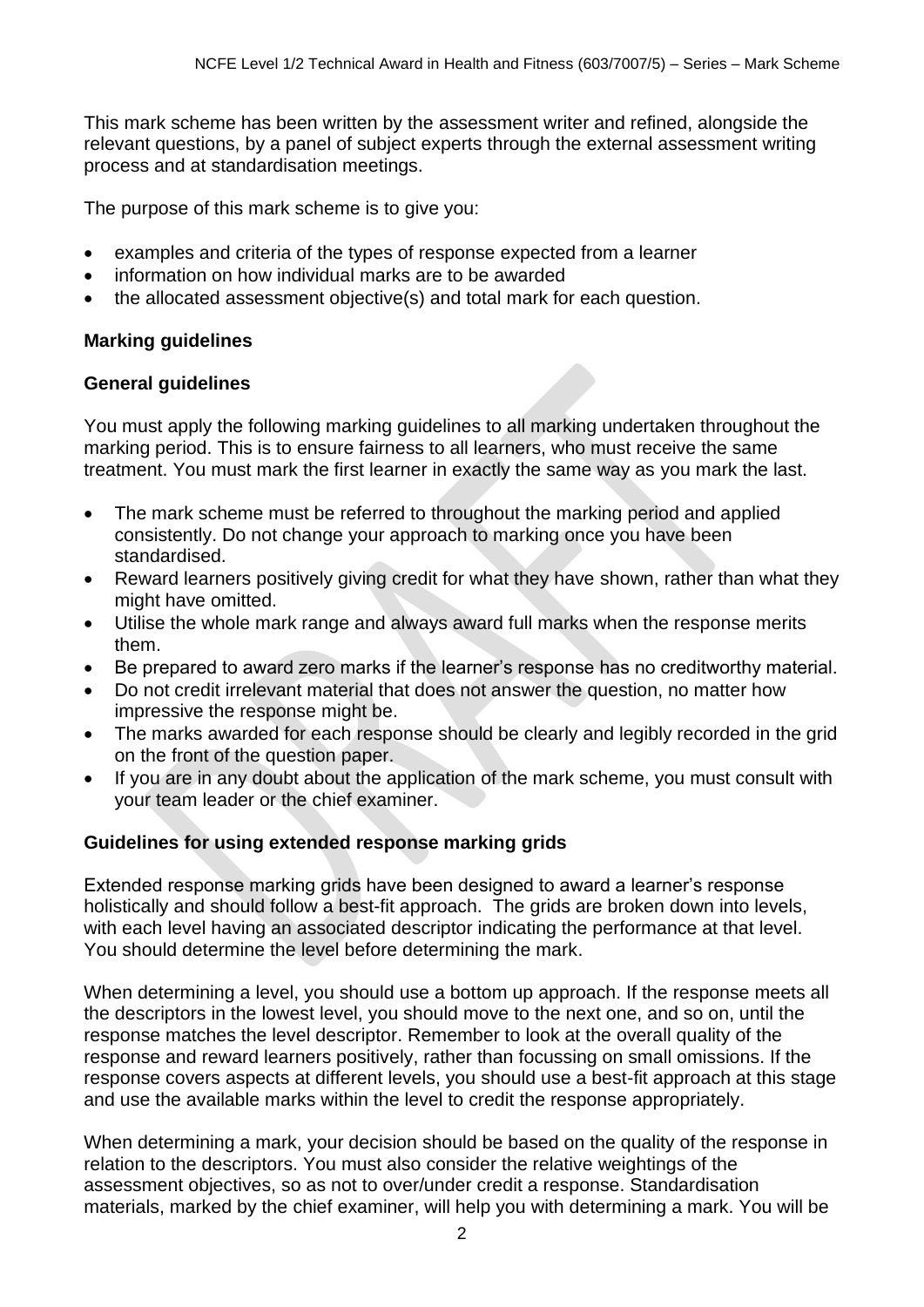able to use exemplar learner responses to compare to live responses, to decide if it is the same, better or worse.

You are reminded that the indicative content provided under the marking grid is there as a guide, and therefore you must credit any other suitable responses a learner may produce. It is not a requirement either, that learners must cover all of the indicative content to be awarded full marks.

### **Assessment objectives**

This unit requires learners to:

|                 | Recall knowledge and show understanding.                                        |
|-----------------|---------------------------------------------------------------------------------|
| <b>AO1</b>      | The emphasis here is for learners to recall and communicate the fundamental     |
|                 | elements of knowledge and understanding.                                        |
|                 | Apply knowledge and understanding.                                              |
| AO <sub>2</sub> | The emphasis here is for learners to apply their knowledge and understanding to |
|                 | real-world contexts and novel situations.                                       |
|                 | Analyse and evaluate knowledge and understanding.                               |
| AO <sub>3</sub> | The emphasis here is for learners to develop analytical thinking skills to make |
|                 | reasoned judgements and reach conclusions.                                      |

The weightings of each assessment objective can be found in the qualification specification.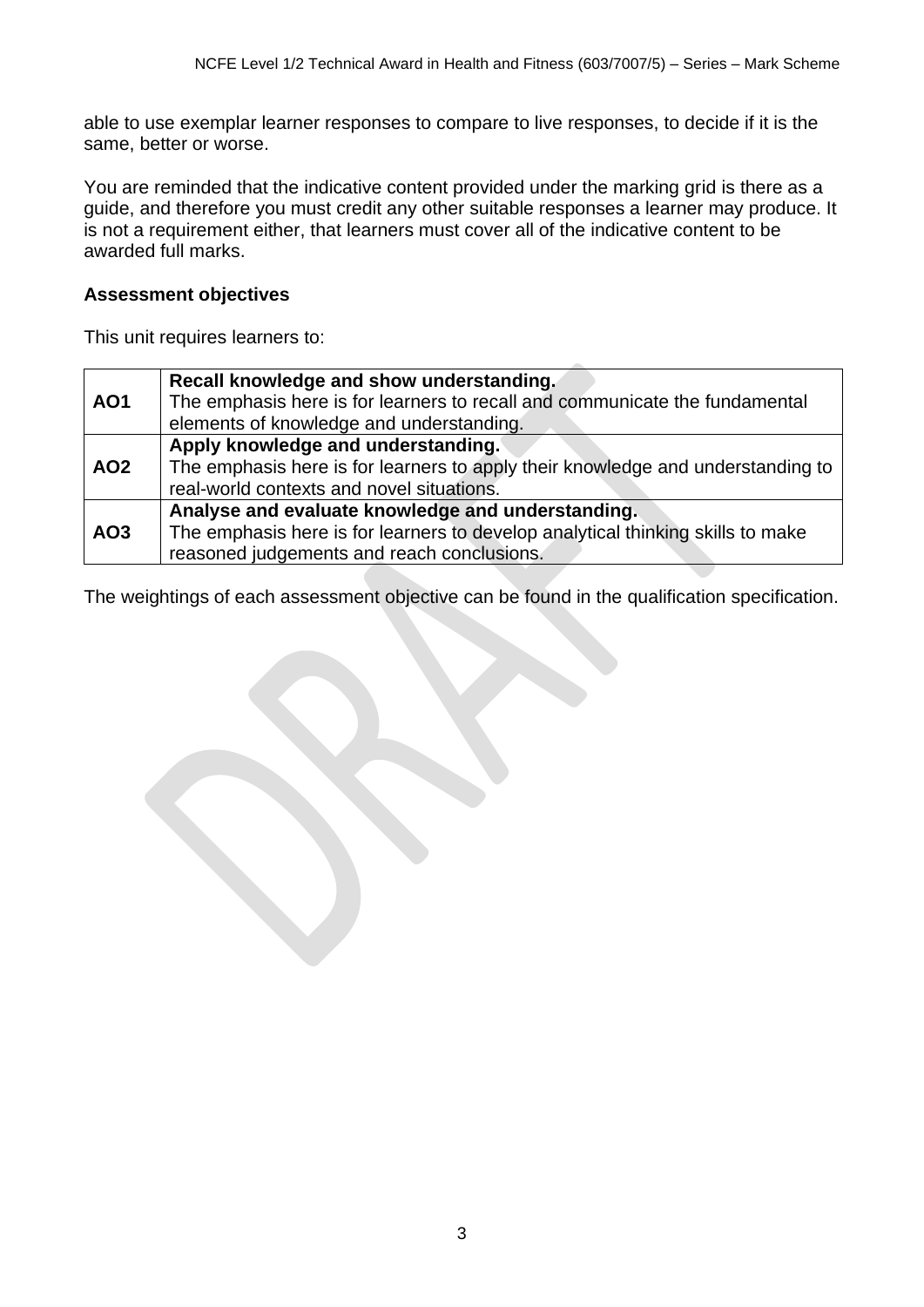| Qu | Mark scheme | <b>Total</b><br>marks |
|----|-------------|-----------------------|
|    |             |                       |

# **Section A** Total for this section: 22 marks

| 1 | Which one of the following bones is in the axial skeleton? |         |
|---|------------------------------------------------------------|---------|
|   | Clavicle<br>A                                              | $AO1=1$ |
|   | Pelvis<br>B                                                | AP ref: |
|   | <b>C</b> Radius                                            | 1.1.1   |
|   | <b>Ribs</b><br>D                                           |         |
|   | <b>Answer: D (Ribs)</b>                                    |         |

| $\overline{2}$ | Which one of the following is the correct definition for<br>flexion? |         |
|----------------|----------------------------------------------------------------------|---------|
|                | A A decrease in the angle at a joint                                 | $AO1=1$ |
|                | A movement of a limb towards the midline of the body<br>В            | 1.1.5   |
|                | C A movement of a limb away from the midline of the body             |         |
|                | An increase in the angle at a joint<br>D                             |         |
|                | <b>Answer:</b> A (A decrease in the angle at a joint)                |         |

| 3 |   | Which one of the following blood vessels delivers<br>deoxygenated blood to the lungs? |         |
|---|---|---------------------------------------------------------------------------------------|---------|
|   | A | Aorta                                                                                 | $AO1=1$ |
|   | В | Pulmonary artery                                                                      | 1.4.4   |
|   | C | Pulmonary vein                                                                        |         |
|   | D | Vena cava                                                                             |         |
|   |   | <b>Answer:</b> B (Pulmonary artery)                                                   |         |

| 4 | Identify one ball and socket joint in the human body. |         |
|---|-------------------------------------------------------|---------|
|   | Award one mark for the correct response:              | $AO1=1$ |
|   | shoulder (1)<br>hip (1).                              | 1.1.4   |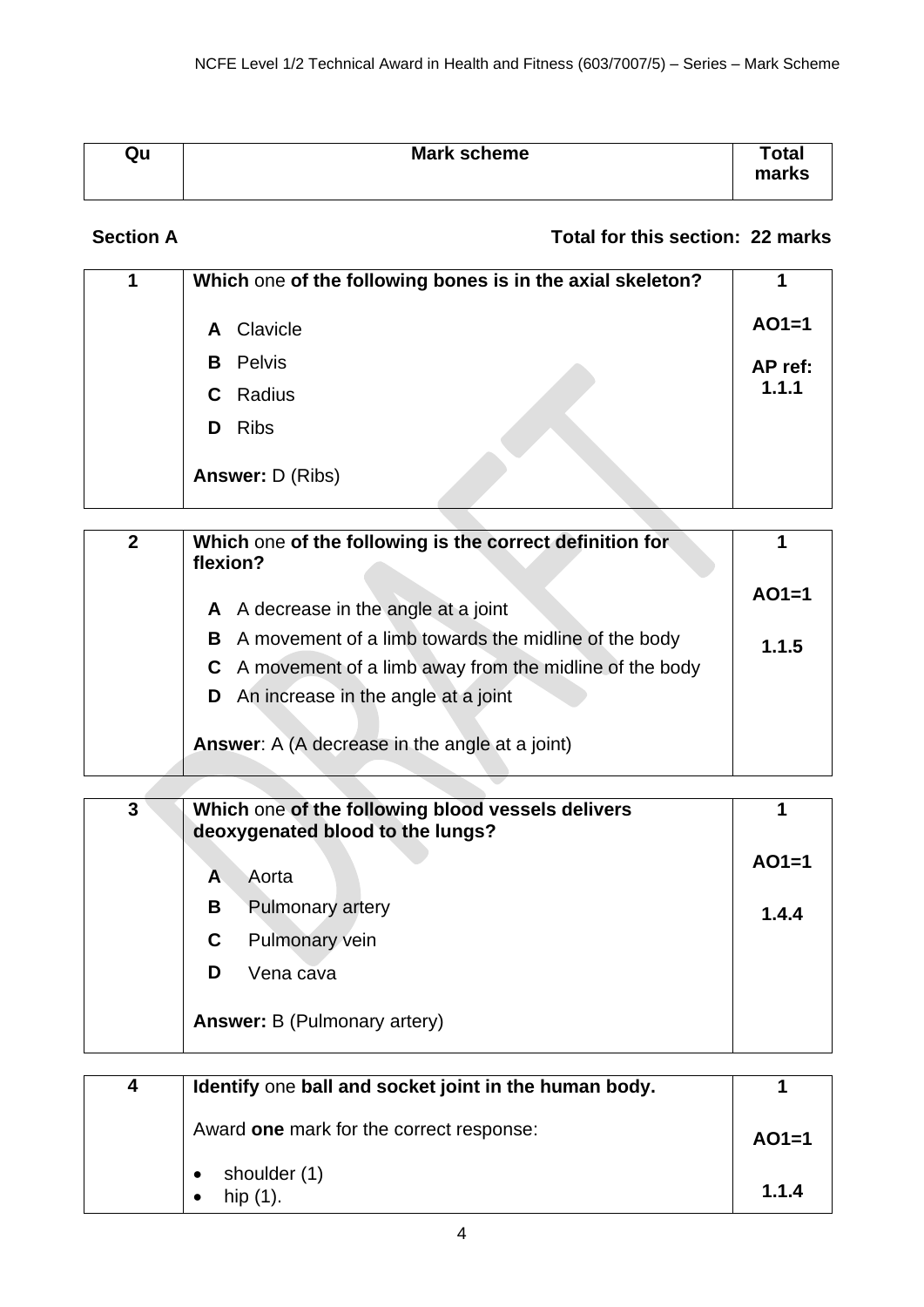| 5 | State two functions of synovial fluid.            |         |
|---|---------------------------------------------------|---------|
|   | Award one mark for each function:                 | $AO1=2$ |
|   | lubricates the joint (1)<br>reduces friction (1). | 1.1.6   |

| 6 | Identify one long bone in the leg and describe how its<br>primary function helps performance in a named health and                          | 3       |
|---|---------------------------------------------------------------------------------------------------------------------------------------------|---------|
|   | fitness activity.                                                                                                                           | $AO1=1$ |
|   | Award up to a maximum of <b>one</b> mark for a named long bone:                                                                             | $AO2=2$ |
|   | <b>AO1</b>                                                                                                                                  |         |
|   | femur $(1)$                                                                                                                                 | 1.1.3   |
|   | tibia $(1)$<br>fibula $(1)$ .                                                                                                               |         |
|   | Award up to a maximum of two marks for describing its primary<br>function and how it helps performance in a health and fitness<br>activity: |         |
|   | <b>AO2</b>                                                                                                                                  |         |
|   | to enable gross (large) movements (1)                                                                                                       |         |
|   | in a 5km run, having long femurs will make your stride length<br>longer which will allow you to take less strides over the run<br>$(1)$ .   |         |
|   | Accept any other suitable responses.                                                                                                        |         |

| 7 | Protection is one function of the skeletal system.                                                                                           | 3       |
|---|----------------------------------------------------------------------------------------------------------------------------------------------|---------|
|   | Identify a bone and, using a health and fitness activity of<br>your choice, suggest how this bone provides protection<br>during performance. | $AO1=1$ |
|   |                                                                                                                                              | $AO2=2$ |
|   | Award up to a maximum of <b>one</b> mark for the bone:                                                                                       | 1.1.2   |
|   | <b>AO1</b>                                                                                                                                   |         |
|   | ribs $(1)$<br>sternum (1)<br>cranium $(1)$<br>vertebrae (1).                                                                                 |         |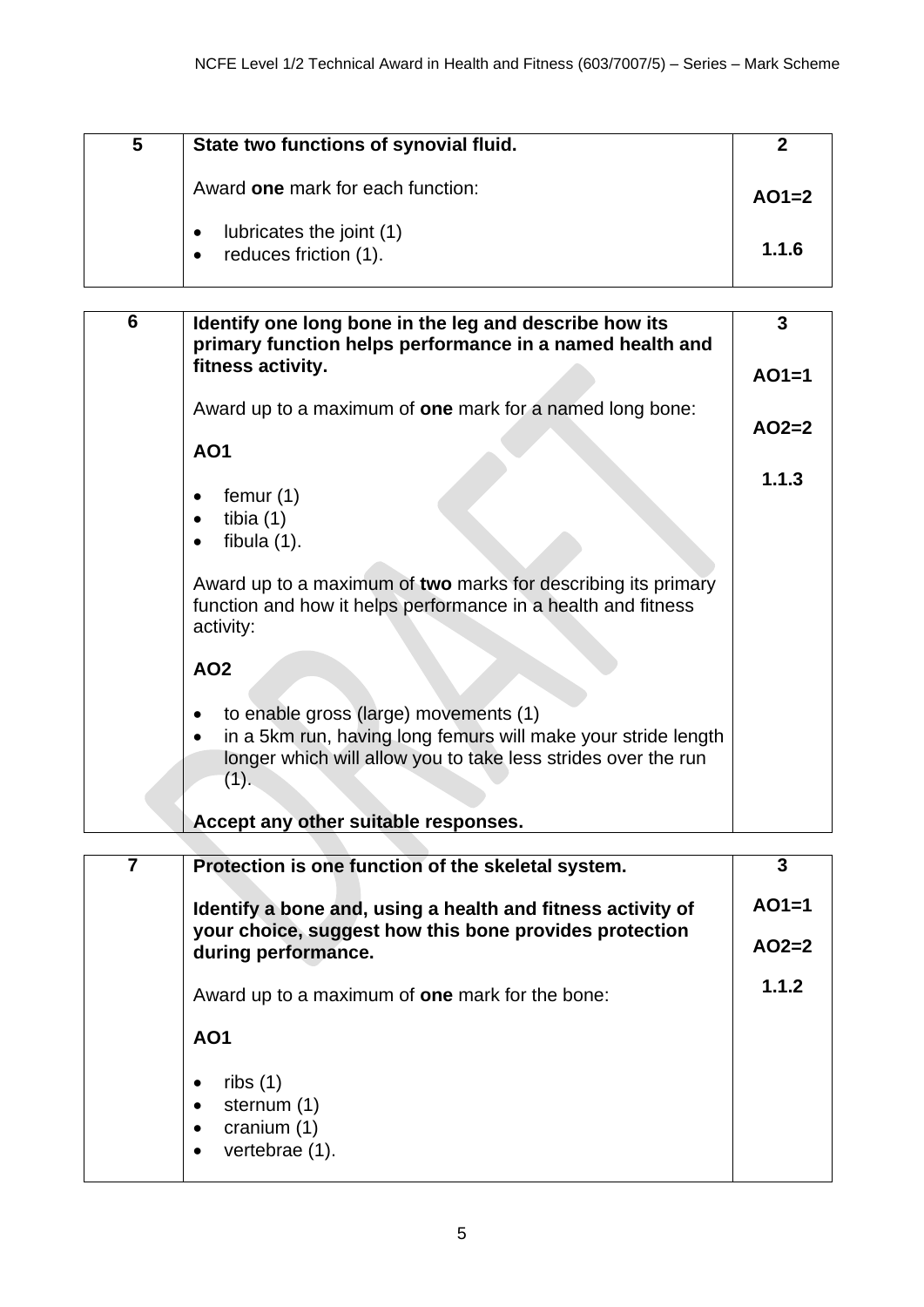| Award up to a maximum of <b>one</b> mark for what is being protected<br>and one mark for the application to a suitable health and fitness<br>activity:                                                                                                                                                                                                                                                           |  |
|------------------------------------------------------------------------------------------------------------------------------------------------------------------------------------------------------------------------------------------------------------------------------------------------------------------------------------------------------------------------------------------------------------------|--|
| AO <sub>2</sub>                                                                                                                                                                                                                                                                                                                                                                                                  |  |
| (ribs) protects the lungs (1) from a fall when cycling (1)<br>$\bullet$<br>(sternum) protects the heart (1) if a barbell lands on your<br>$\bullet$<br>chest during a bench press (1)<br>(cranium) protects the brain (1) if you fall off a treadmill when<br>$\bullet$<br>running $(1)$<br>(vertebrae) protects the spinal cord (1) when stretching the<br>$\bullet$<br>back during a warm-up or cool-down (1). |  |
| Accept any other suitable responses.                                                                                                                                                                                                                                                                                                                                                                             |  |

| 8 | Harry is a 40 year old male.                                                   |         |
|---|--------------------------------------------------------------------------------|---------|
|   | Calculate his maximum heart rate (MHR), showing your<br>working out.           | $AO2=2$ |
|   |                                                                                | 1.4.5   |
|   | Award one mark for correct working out and one mark for the<br>correct answer. |         |
|   | • $220 - 40(1) = 180$ bpm (1).                                                 |         |

| 9 | Discuss the aerobic and anaerobic energy system                                                                                                                                                                                                                                                                                                                                        | 4       |
|---|----------------------------------------------------------------------------------------------------------------------------------------------------------------------------------------------------------------------------------------------------------------------------------------------------------------------------------------------------------------------------------------|---------|
|   | requirements when an individual is taking part in circuit<br>training.                                                                                                                                                                                                                                                                                                                 | $AO3=4$ |
|   | Award one mark for each of the following points up to a maximum<br>of four marks:                                                                                                                                                                                                                                                                                                      | 1.5     |
|   | Aerobic (sub-max 3 marks)                                                                                                                                                                                                                                                                                                                                                              |         |
|   | the aerobic energy system will be the main energy system<br>used as the length of the whole circuit may last a long time<br>(1)<br>a station could be adapted to allow an individual to train<br>aerobically in order to improve cardiovascular endurance by<br>working for longer than one minute at a time (1)<br>a circuit may be redone several times in the same session.<br>(1). |         |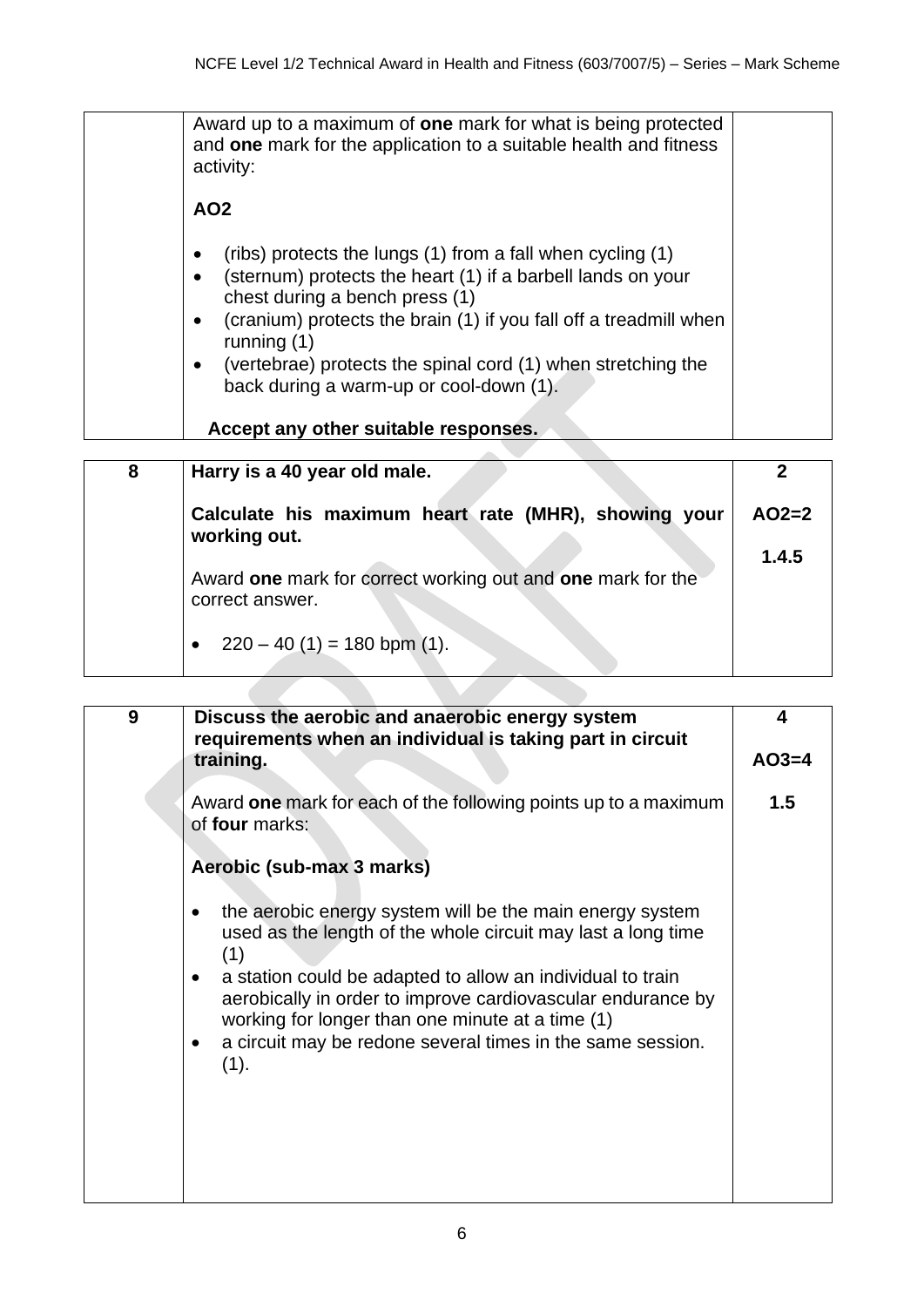|                                                  | Anaerobic (sub-max 3 marks)                                                                                                                                                                                                                                                                                                                                          |
|--------------------------------------------------|----------------------------------------------------------------------------------------------------------------------------------------------------------------------------------------------------------------------------------------------------------------------------------------------------------------------------------------------------------------------|
| $\bullet$<br>$\bullet$<br>$\bullet$<br>$\bullet$ | used for high intensity short bursts of energy for individual<br>exercises (for example, a push-up, burpees) (1)<br>each station can last less than one minute (1)<br>a station could be reps rather than a time (for example,<br>push-ups as quickly as possible before moving onto the next<br>station) (1)<br>individuals could have a rest between stations (1). |
|                                                  | Accept any other suitable discussion points as to whether<br>circuit training is an aerobic or anaerobic health and fitness<br>activity.                                                                                                                                                                                                                             |

| 10 | Justify why good posture is of benefit to an individual<br>participating in health and fitness activities.                                                                                                                                                                                                                                                                                                                                                                                                                                                                                                       | 4       |
|----|------------------------------------------------------------------------------------------------------------------------------------------------------------------------------------------------------------------------------------------------------------------------------------------------------------------------------------------------------------------------------------------------------------------------------------------------------------------------------------------------------------------------------------------------------------------------------------------------------------------|---------|
|    |                                                                                                                                                                                                                                                                                                                                                                                                                                                                                                                                                                                                                  | $AO3=4$ |
|    | Award one mark for each of the following points up to maximum                                                                                                                                                                                                                                                                                                                                                                                                                                                                                                                                                    |         |
|    | of four marks:                                                                                                                                                                                                                                                                                                                                                                                                                                                                                                                                                                                                   | 1.1.8   |
|    | good posture is important because it places your body in a<br>position where the stress on supporting ligaments, tendons<br>and muscles is limited (1)<br>good posture allows your muscles to work efficiently so they<br>fatigue less (1)<br>good posture decreases wear and tear on your joints<br>allowing you to participate later in life (1)<br>good posture decreases the risk of injuries allowing you to<br>avoid reversibility (1)<br>good posture decreases the risk of discomfort or pain<br>allowing you to train for longer and at a higher intensity (1).<br>Accept any other suitable responses. |         |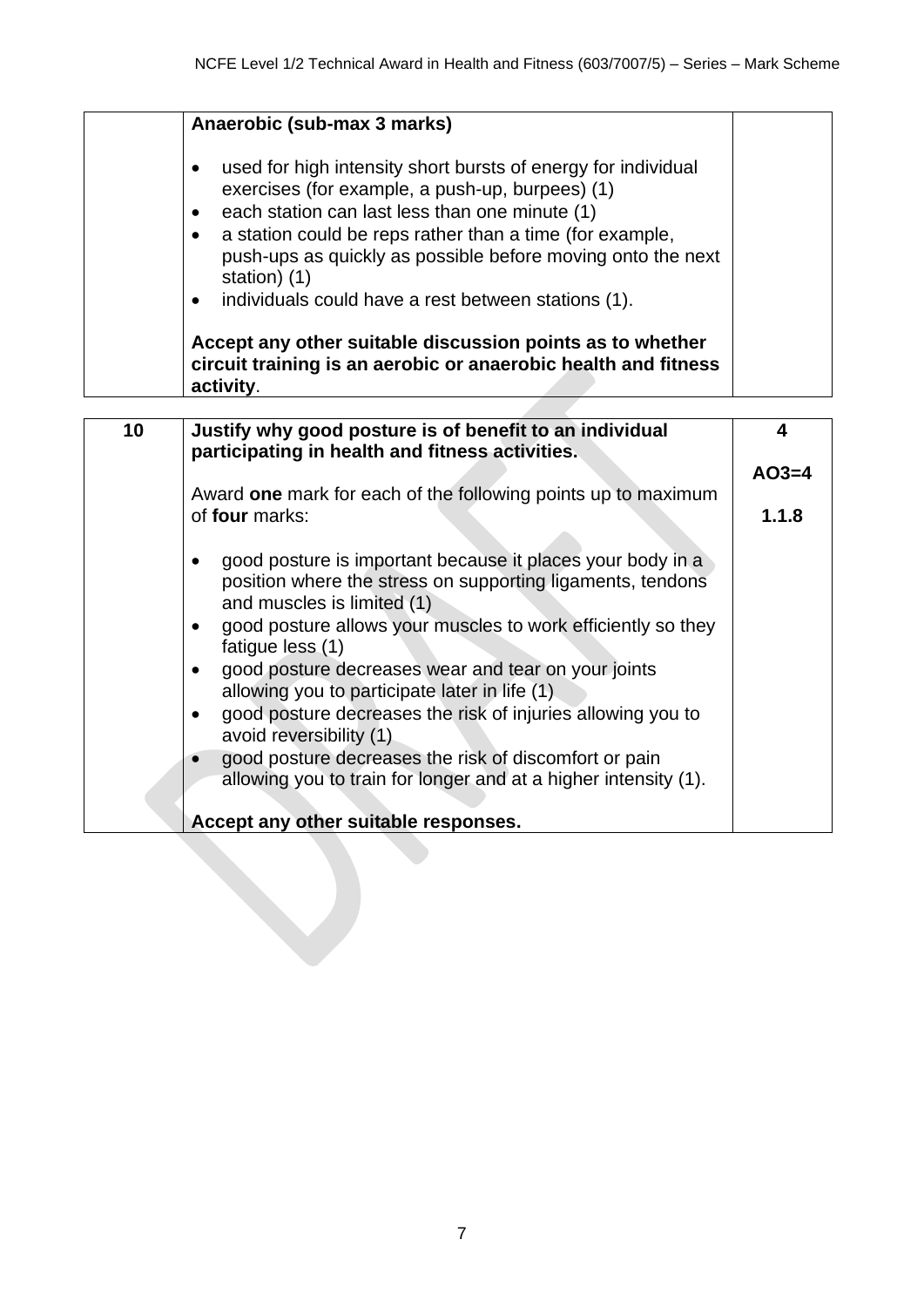# **Section B Total for this section: 20 marks**

| 11 | Which one of the following statements would improve<br>muscular endurance when weight training? |         |  |  |
|----|-------------------------------------------------------------------------------------------------|---------|--|--|
|    |                                                                                                 | $AO1=1$ |  |  |
|    | High weight and high repetitions<br>A                                                           | 5.3.2   |  |  |
|    | High weight and low repetitions<br>В                                                            |         |  |  |
|    | Low weight and high repetitions<br>C                                                            |         |  |  |
|    | Low weight and low repetitions<br>D                                                             |         |  |  |
|    | <b>Answer:</b> C (Low weight and high repetitions)                                              |         |  |  |

| 12 |   | Which one of the following is a suitable fitness test to<br>measure power? |         |
|----|---|----------------------------------------------------------------------------|---------|
|    |   |                                                                            | $AO1=1$ |
|    | A | 30 m sprint test                                                           |         |
|    | В | Stork stand test                                                           | 5.1.2   |
|    | С | Vertical jump test                                                         |         |
|    | D | Wall toss test                                                             |         |
|    |   | <b>Answer: C</b> (Vertical jump test)                                      |         |

| 13 | In which one of the following activities is power most<br>important? |         |  |  |  |
|----|----------------------------------------------------------------------|---------|--|--|--|
|    |                                                                      | $AO2=1$ |  |  |  |
|    | 10 k run<br>A                                                        | 3.2.2   |  |  |  |
|    | 30 k cycle<br>В                                                      |         |  |  |  |
|    | Golf putt<br>C                                                       |         |  |  |  |
|    | Shot put<br>D                                                        |         |  |  |  |
|    | <b>Answer: D (Shot put)</b>                                          |         |  |  |  |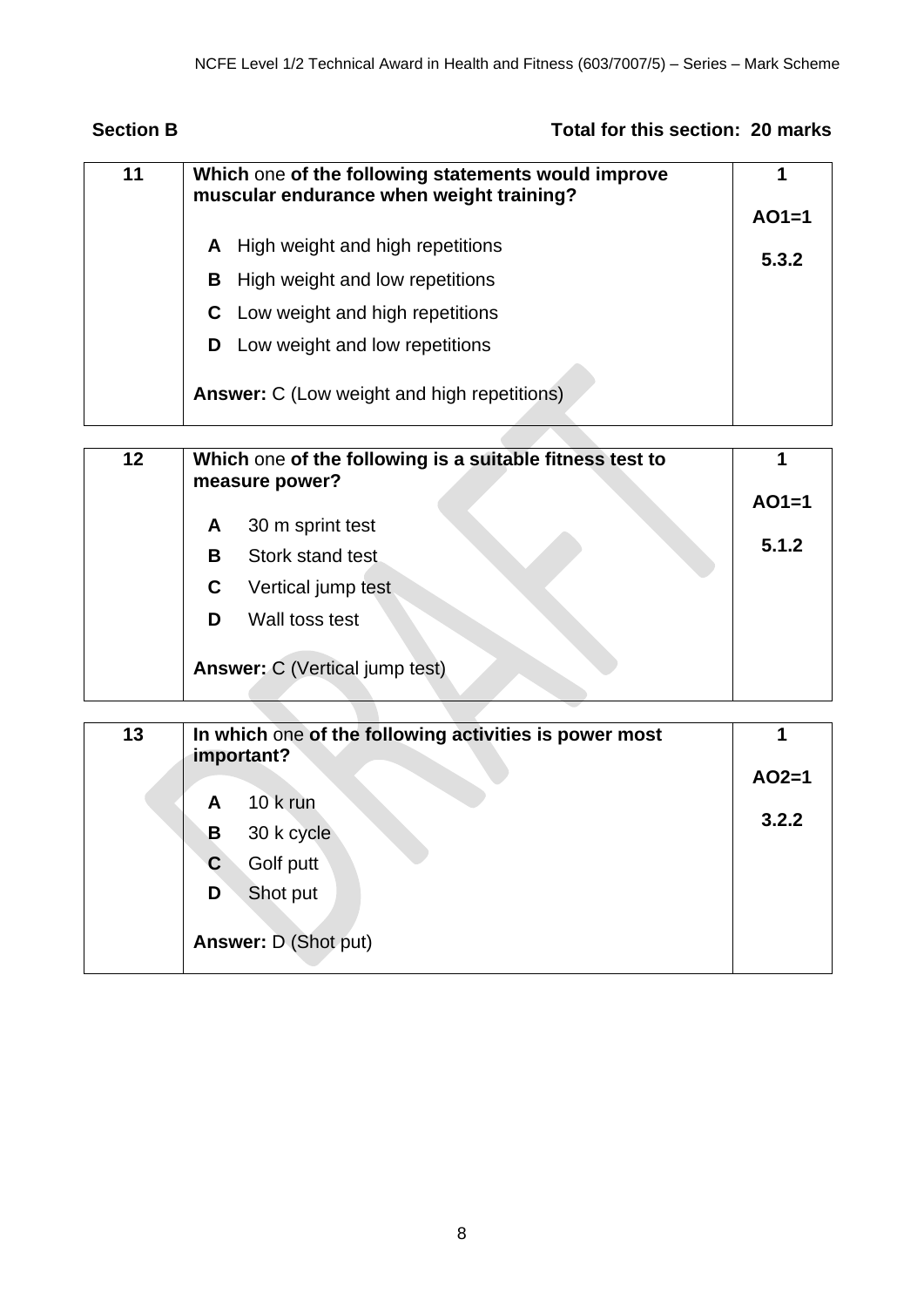|                 |      |      | Beep test - males                                                                                                                                                          |      |           |           |
|-----------------|------|------|----------------------------------------------------------------------------------------------------------------------------------------------------------------------------|------|-----------|-----------|
|                 | poor | fair | average                                                                                                                                                                    | good | very good | excellent |
| $12-13$ yrs     | 3/4  | 5/2  | 6/5                                                                                                                                                                        | 7/6  | 8/9       | 10/9      |
| $14 - 15$ yrs   | 4/7  | 6/2  | 7/5                                                                                                                                                                        | 8/10 | 9/9       | 12/2      |
| $16 - 17$ yrs   | 5/1  | 6/9  | 8/3                                                                                                                                                                        | 9/10 | 11/4      | 13/7      |
| $18 - 25$ yrs   | 5/2  | 7/2  | 8/6                                                                                                                                                                        | 10/2 | 11/6      | 13/10     |
| $26 - 35$ yrs   | 5/2  | 6/6  | 7/10                                                                                                                                                                       | 8/10 | 10/7      | 12/9      |
| 36-45 yrs       | 3/8  | 5/4  | 6/5                                                                                                                                                                        | 7/8  | 8/10      | 11/3      |
| 46-55 yrs       | 3/6  | 4/7  | 5/6                                                                                                                                                                        | 6/7  | 7/8       | 9/5       |
| 56-65 yrs       | 2/7  | 3/7  | 4/9                                                                                                                                                                        | 5/7  | 6/9       | 8/4       |
| $>65$ yrs       | 2/2  | 2/6  | 3/8                                                                                                                                                                        | 4/9  | 6/2       | 7/2       |
| test for males. |      |      | Using the data shown in Figure 1, select the fitness level<br>classification for Jack and Charlie against the normative data.<br>Award one mark for each of the following: |      |           |           |

| 15 | State two short-term effects of health and fitness activities<br>on the body. |         |
|----|-------------------------------------------------------------------------------|---------|
|    |                                                                               | $AO1=2$ |
|    | Award one mark for each of the following answers, up to a                     |         |
|    | maximum of two marks:                                                         | 2.1.1   |
|    |                                                                               |         |
|    | increased breathing rate (1)                                                  |         |
|    | increased heart rate and cardiac output (1)                                   |         |
|    | increased breathing rate and tidal volume (1)                                 |         |
|    | increased blood pressure (1)                                                  |         |
|    | increased body temperature (leading to sweating) (1)                          |         |
|    | decreased hydration levels (1)                                                |         |
|    | muscle fatigue (1)                                                            |         |
|    | delayed onset muscle soreness (DOMS) (1)                                      |         |
|    | light headedness (1)                                                          |         |
|    | nausea (1                                                                     |         |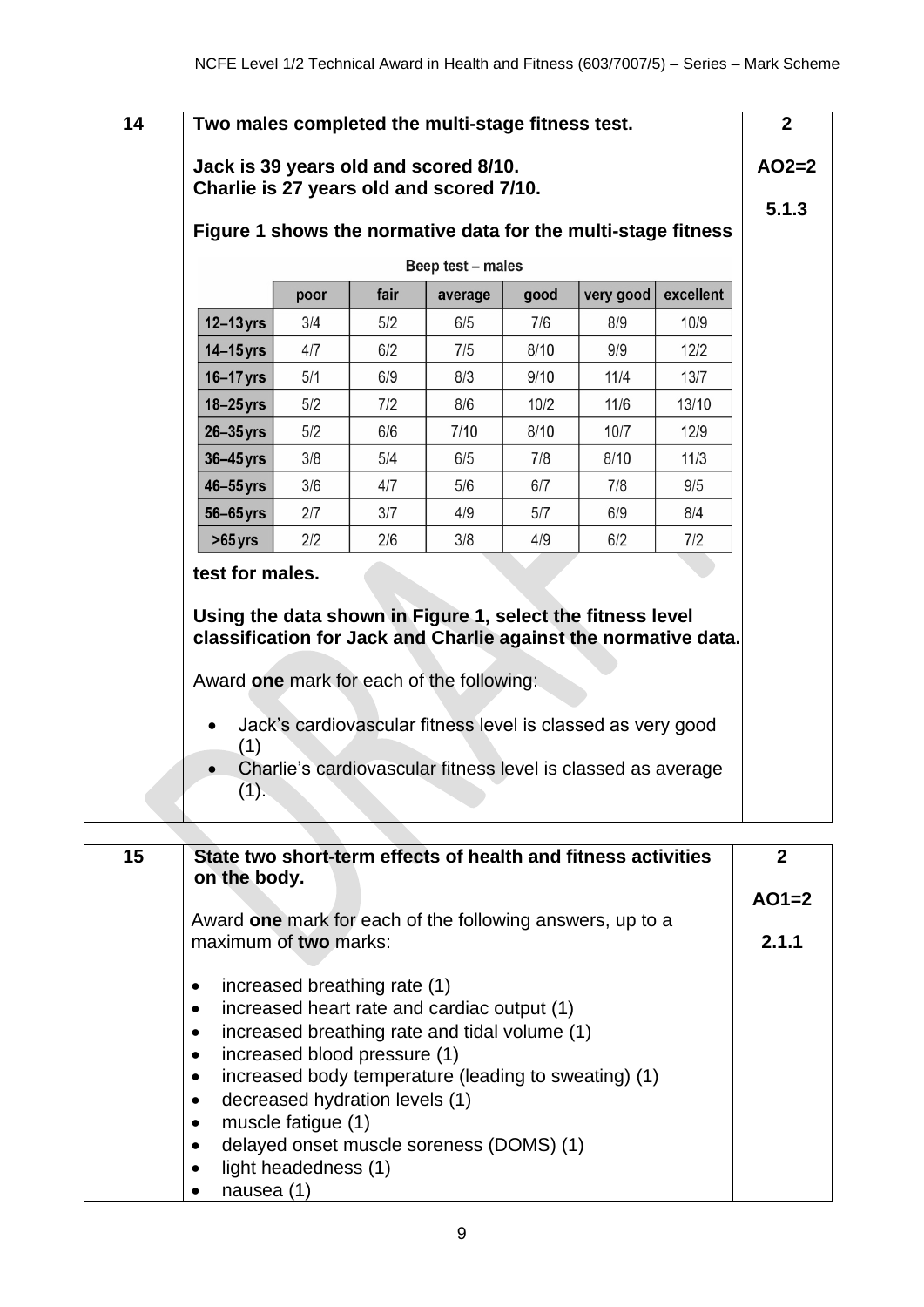|    | tiredness (1).                                                                     |              |
|----|------------------------------------------------------------------------------------|--------------|
|    | Accept any other suitable responses.                                               |              |
| 16 |                                                                                    | $\mathbf{2}$ |
|    | State two long-term effects of health and fitness activities<br>on the body.       |              |
|    |                                                                                    | $AO1=2$      |
|    | Award one mark for each of the following answers, up to a<br>maximum of two marks: | 2.1.2        |
|    |                                                                                    |              |
|    | improved cardiovascular endurance (1)                                              |              |
|    | improved efficiency to use oxygen (1)<br>$\bullet$                                 |              |
|    | lower blood pressure (1)                                                           |              |
|    | decreased resting heart rate (1)<br>improved muscular endurance (1)                |              |
|    | improved muscular strength (1)                                                     |              |
|    | improved resistance to fatigue (1)<br>٠                                            |              |
|    | muscle hypertrophy (1)                                                             |              |
|    | increased volume of red blood cells (1)                                            |              |
|    | improved flexibility (1)                                                           |              |
|    | body shape change – endomorph, ectomorph, mesomorph<br>(1)                         |              |
|    | cardiac hypertrophy (1)                                                            |              |
|    | strengthening of respiratory muscles (intercostals,<br>diaphragm) (1).             |              |
|    | Accept any other suitable responses.                                               |              |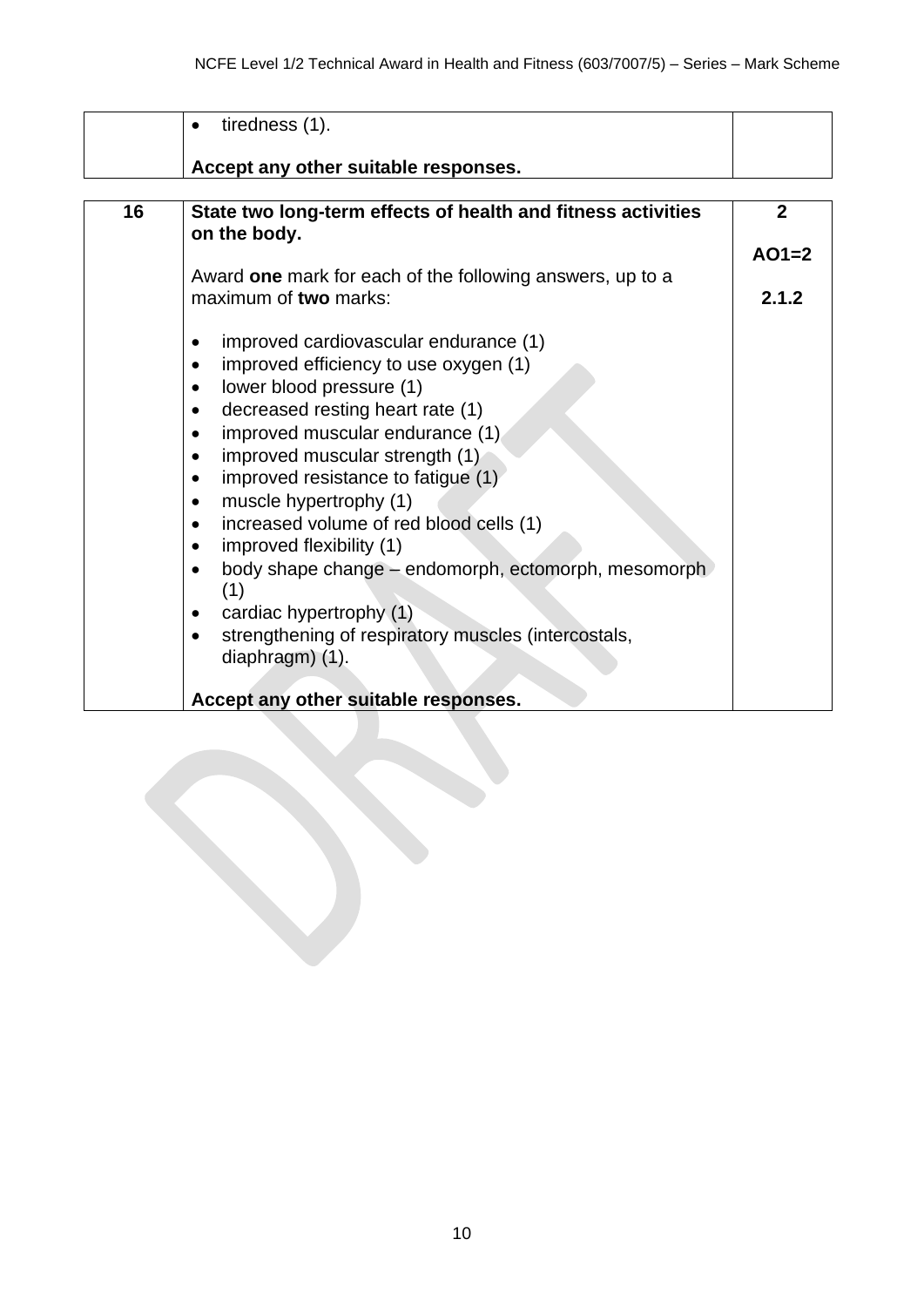| 17 | The Illinois agility test measures agility.                                                                                                                                                                                                                                                                                                                                                                                                                              | 3       |
|----|--------------------------------------------------------------------------------------------------------------------------------------------------------------------------------------------------------------------------------------------------------------------------------------------------------------------------------------------------------------------------------------------------------------------------------------------------------------------------|---------|
|    | Discuss the suitability of this test for a 100 m sprinter.                                                                                                                                                                                                                                                                                                                                                                                                               | $AO3=3$ |
|    | Award one mark for each of the following points up to a maximum<br>of three marks:                                                                                                                                                                                                                                                                                                                                                                                       | 5.1.2   |
|    | Agree (sub-max 2 marks)                                                                                                                                                                                                                                                                                                                                                                                                                                                  |         |
|    | the Illinois agility test does include an element of speed<br>$\bullet$<br>which is needed in a 100 m sprint (1)<br>running between cones requires acceleration which is<br>$\bullet$<br>needed in a 100 m sprint race (1)<br>you need to react at the start of the Illinois agility test to an<br>$\bullet$<br>external cue which can replicate the starting pistol in a 100<br>m sprint race (1)                                                                       |         |
|    | Disagree (sub-max 2 marks)                                                                                                                                                                                                                                                                                                                                                                                                                                               |         |
|    | 100 m is ran in a straight line therefore, changing direction at<br>speed is not needed (1)<br>the Illinois agility test does not replicate the distance ran in<br>$\bullet$<br>100 m sprint<br>a more suitable test for a 100 m sprinter would be the 30 m<br>$\bullet$<br>sprint test to measure speed<br>a more suitable test for a 100 m sprinter would be the ruler<br>$\bullet$<br>drop test to measure reaction time which is needed at the<br>start of the race. |         |
|    | Accept any other suitable responses.                                                                                                                                                                                                                                                                                                                                                                                                                                     |         |

| 18 <sup>°</sup> | Define speed and reaction time.                                                                                                                                                                                                                              |         |
|-----------------|--------------------------------------------------------------------------------------------------------------------------------------------------------------------------------------------------------------------------------------------------------------|---------|
|                 | Give one example of when you would use each in a health<br>and fitness or sporting activity.                                                                                                                                                                 | $AO1=2$ |
|                 |                                                                                                                                                                                                                                                              | $AO2=2$ |
|                 | Award one mark for each definition up to a maximum of two<br>marks:                                                                                                                                                                                          | 3.2.2   |
|                 | AO <sub>1</sub>                                                                                                                                                                                                                                              |         |
|                 | speed - the maximum rate at which an individual can<br>perform a movement or cover a distance in a period of time<br>(1) and/or putting body parts into action as quickly as<br>possible (1)<br>reaction time - the time taken to respond to a stimulus (1). |         |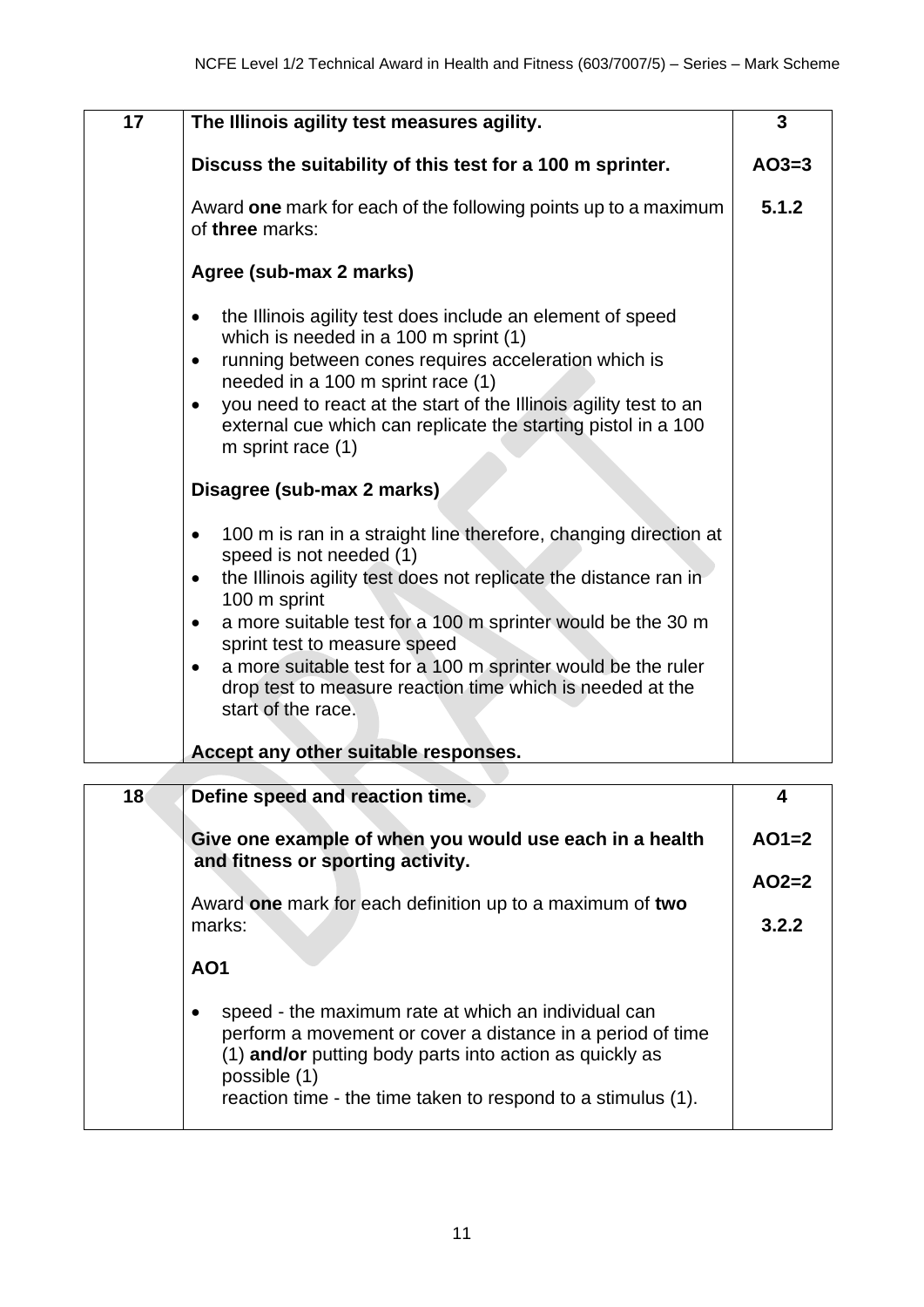|    | Award one mark for each example up to a maximum of two<br>marks:<br><b>AO2</b><br>speed for example, an individual performing a 100 m sprint<br>٠                                                                                                                                                                                                                                                                                                                                            |         |
|----|----------------------------------------------------------------------------------------------------------------------------------------------------------------------------------------------------------------------------------------------------------------------------------------------------------------------------------------------------------------------------------------------------------------------------------------------------------------------------------------------|---------|
|    | race in athletics (1)<br>reaction time - for example, a 100 m sprinter reacting to the<br>٠<br>starting pistol in a 100 m sprint race in athletics (1).                                                                                                                                                                                                                                                                                                                                      |         |
|    | Accept other suitable responses.                                                                                                                                                                                                                                                                                                                                                                                                                                                             |         |
|    | Accept sporting examples, however, these need to be<br>linked to specific sporting action and not just a named<br>sport. Accept fitness tests.                                                                                                                                                                                                                                                                                                                                               |         |
| 19 | Specificity is one principle of training.                                                                                                                                                                                                                                                                                                                                                                                                                                                    | 4       |
|    | State two more principles of training and explain how an<br>individual could apply each principle in a health and fitness                                                                                                                                                                                                                                                                                                                                                                    | $AO1=2$ |
|    | activity                                                                                                                                                                                                                                                                                                                                                                                                                                                                                     | $AO2=2$ |
|    | Award one mark for the principle of training up to a maximum of<br>two marks:                                                                                                                                                                                                                                                                                                                                                                                                                | 4.1.1   |
|    | <b>AO1</b>                                                                                                                                                                                                                                                                                                                                                                                                                                                                                   |         |
|    | progression (1)<br>٠<br>overload (1)<br>$\bullet$<br>reversibility (1)<br>tedium $(1)$ .                                                                                                                                                                                                                                                                                                                                                                                                     |         |
|    | Award one mark for the explanation up to a maximum of two<br>marks:                                                                                                                                                                                                                                                                                                                                                                                                                          |         |
|    | AO <sub>2</sub>                                                                                                                                                                                                                                                                                                                                                                                                                                                                              |         |
|    | (progression) an individual should gradually increase their<br>$\bullet$<br>workload so that the body adapts and gets fitter without<br>causing injury (1)<br>(overload) an individual should work harder than normal so<br>$\bullet$<br>that the body adapts to this and fitness levels increase (1)<br>(reversibility) an individual will make sure they do not take a<br>$\bullet$<br>long break from their health and fitness activities as this<br>could cause them to lose fitness (1) |         |
|    | (tedium) an individual will vary the type of health and fitness<br>$\bullet$<br>activities they do so that they do not become bored and stop<br>participating (1).                                                                                                                                                                                                                                                                                                                           |         |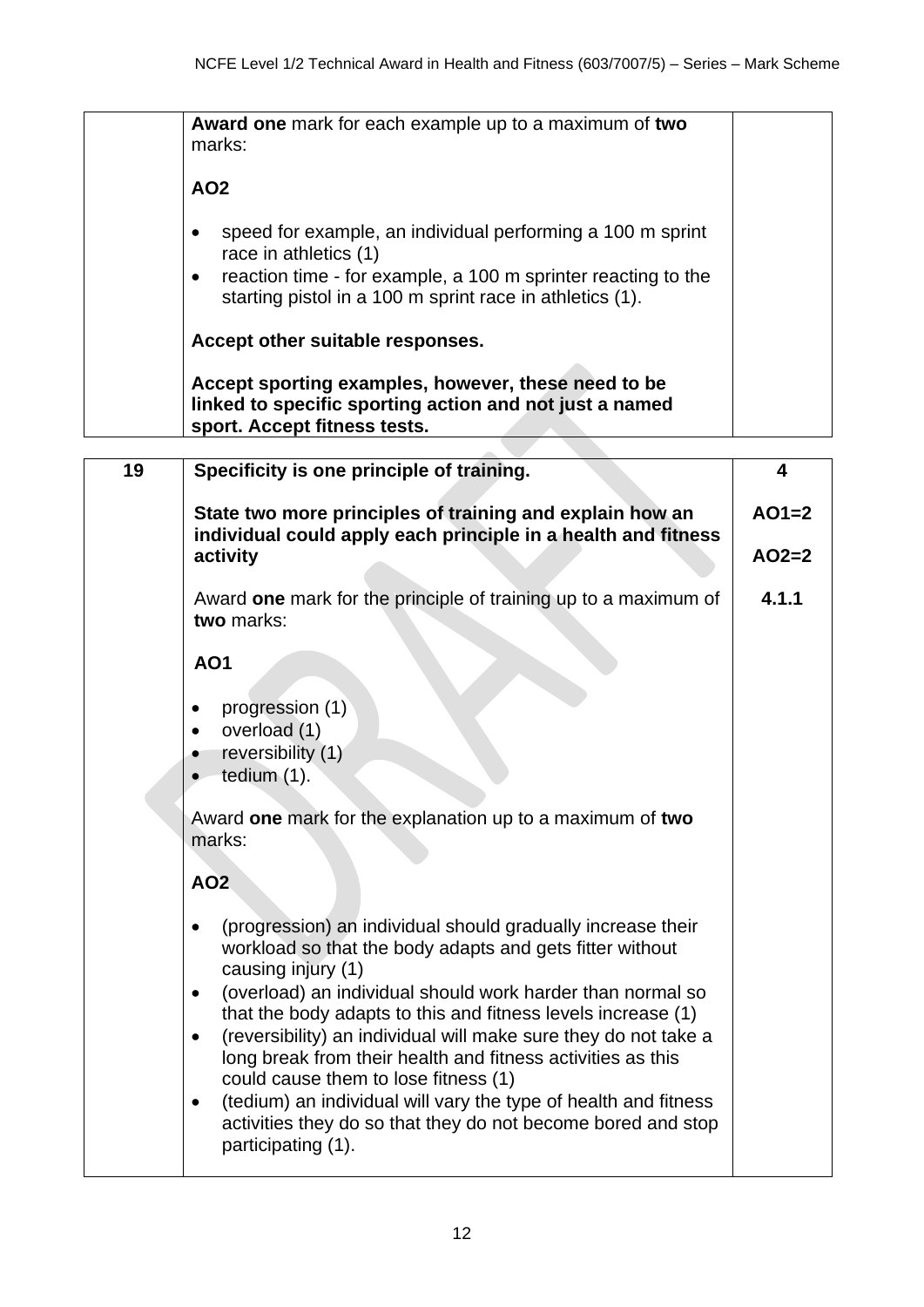# **Section C Total for this section: 20 marks**

| 20 | Which one of the following is a consequence of a sedentary<br>lifestyle? |                                |         |  |
|----|--------------------------------------------------------------------------|--------------------------------|---------|--|
|    |                                                                          |                                | $AO1=1$ |  |
|    | A                                                                        | Improved fitness               | 6.1.1   |  |
|    | B                                                                        | Improved health                |         |  |
|    | C                                                                        | Weight gain                    |         |  |
|    | D                                                                        | <b>Weight loss</b>             |         |  |
|    |                                                                          | <b>Answer: C (Weight gain)</b> |         |  |

| 21 | For which one of the following activities would<br>carbohydrates be the most useful? |                      |         |  |
|----|--------------------------------------------------------------------------------------|----------------------|---------|--|
|    |                                                                                      |                      | $AO2=1$ |  |
|    | A                                                                                    | 5 km run             |         |  |
|    | В                                                                                    | Shot put             | 6.1.2   |  |
|    | C                                                                                    | High jump            |         |  |
|    | D                                                                                    | 10 m dive            |         |  |
|    |                                                                                      | Answer: A (5 km run) |         |  |

| 22 | Which one of the following is the current recommended<br>daily allowance (RDA) of calories (kCal) for an average male |       |  |  |  |
|----|-----------------------------------------------------------------------------------------------------------------------|-------|--|--|--|
|    | according to the NHS?                                                                                                 |       |  |  |  |
|    | 1500 kCal<br>A                                                                                                        | 6.1.2 |  |  |  |
|    | 2000 kCal<br>B                                                                                                        |       |  |  |  |
|    | 2500 kCal<br>C.                                                                                                       |       |  |  |  |
|    | 3000 kCal<br>D.                                                                                                       |       |  |  |  |
|    | Answer: <b>C</b> (2500 kCal)                                                                                          |       |  |  |  |

| 23 | Before any training session, it is important to carry out a<br>full warm-up. | 2         |
|----|------------------------------------------------------------------------------|-----------|
|    |                                                                              | $AO1=1$   |
|    | State one phase of a warm-up and give one practical example.                 | $AO2 = 1$ |
|    | Award one mark for each of the following answers:                            | 8.1.4     |
|    | mobilisation (1)                                                             |           |
|    | pulse raiser (1)                                                             |           |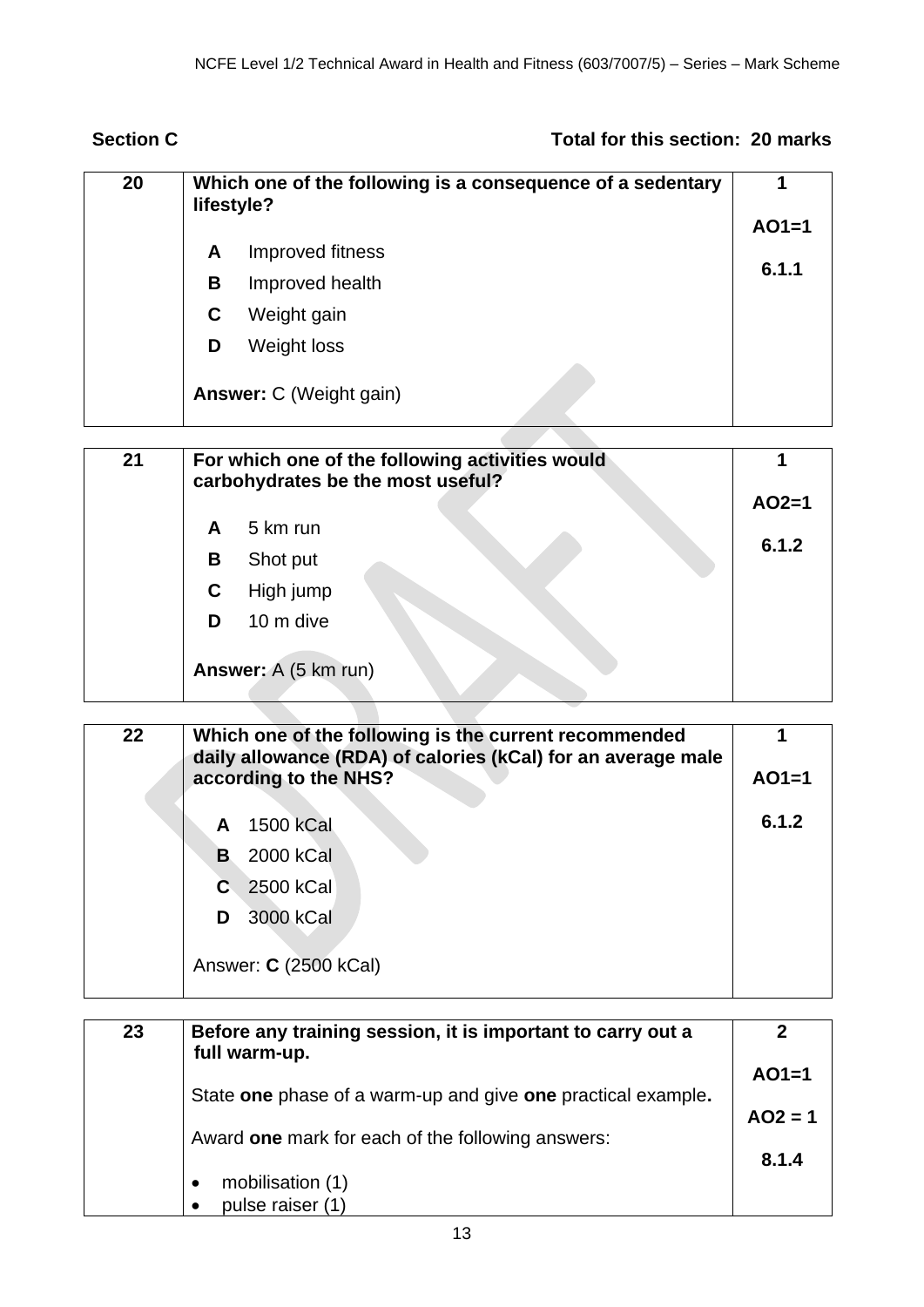| dynamic stretches (1)                                        |
|--------------------------------------------------------------|
| practise movement (1).                                       |
| Award one mark for each of the following practical examples: |
| (mobilisation) arm circling (1)<br>$\bullet$                 |
| (pulse raiser) gentle jogging (1)<br>$\bullet$               |
| (dynamic stretches) high knees (1)<br>$\bullet$              |
| (practise movement) passing drills (1).<br>$\bullet$         |
| Accept any other suitable responses.                         |

| 24 | At the end of a training session, it is important to carry out<br>a full cool-down. | 2       |
|----|-------------------------------------------------------------------------------------|---------|
|    |                                                                                     | $AO1=1$ |
|    | State one phase of a cool-down and give one practical                               |         |
|    | example.                                                                            | $AO2=1$ |
|    | Award one mark for each of the following answers:                                   | 8.1.4   |
|    | pulse lowering (1)                                                                  |         |
|    | static stretches (1).                                                               |         |
|    | Award one mark for each of the following practical examples:                        |         |
|    | (pulse lowering) gentle jogging (1)                                                 |         |
|    | (static stretches) hamstring stretch (1).                                           |         |
|    |                                                                                     |         |
|    | Accept any other suitable responses.                                                |         |

| 25 | Lifestyle choices can negatively affect performance in health<br>and fitness activities.                                                                             | $\overline{2}$ |  |
|----|----------------------------------------------------------------------------------------------------------------------------------------------------------------------|----------------|--|
|    |                                                                                                                                                                      | $AO2=2$        |  |
|    | Explain how drinking alcohol could negatively affect                                                                                                                 |                |  |
|    | performance in health and fitness activities.                                                                                                                        | 6.1.4          |  |
|    | Award one mark for each of the following answers, up to a<br>maximum of two marks:                                                                                   |                |  |
|    | decreases co-ordination which leads to poor performance (1)<br>$\bullet$<br>delays reaction which slows the body down and could lead to<br>$\bullet$<br>injury $(1)$ |                |  |
|    | impairs balance which could lead to you falling and causing<br>$\bullet$<br>injury $(1)$                                                                             |                |  |
|    | increases dehydration which leads to a decrease in<br>$\bullet$<br>performance (1).                                                                                  |                |  |
|    | Accept any other suitable responses.                                                                                                                                 |                |  |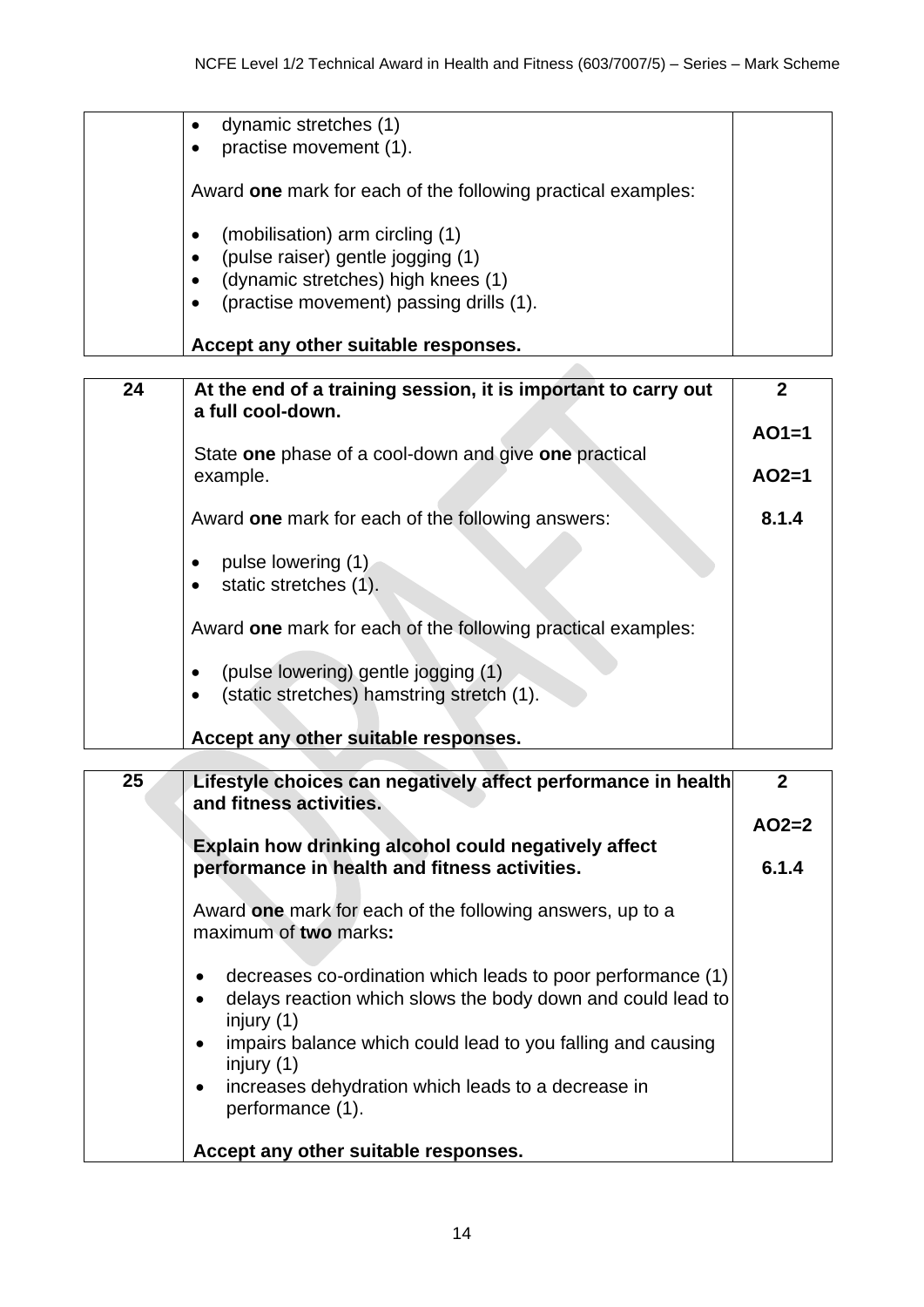| 26(a) | Lily works in a busy gym which has a variety of free weights,<br>cardio and resistance machines.                                                                                                           | $\overline{\mathbf{4}}$ |  |
|-------|------------------------------------------------------------------------------------------------------------------------------------------------------------------------------------------------------------|-------------------------|--|
|       |                                                                                                                                                                                                            | $AO1=2$                 |  |
|       | She has been asked to plan a health and fitness programme<br>for a new client who wishes to increase her muscular<br>strength.                                                                             |                         |  |
|       |                                                                                                                                                                                                            | 8.1.2                   |  |
|       | Identify two health and safety considerations of a fitness<br>programme and for each consideration explain what Lily<br>may need to include in her plan.                                                   |                         |  |
|       | Award one mark for each of the following, up to a maximum of<br>two marks:                                                                                                                                 |                         |  |
|       | <b>AO1</b>                                                                                                                                                                                                 |                         |  |
|       | facilities (1)                                                                                                                                                                                             |                         |  |
|       | equipment checks and setup (1)                                                                                                                                                                             |                         |  |
|       | client behaviour (1)<br>levels of progress (1)                                                                                                                                                             |                         |  |
|       | appropriate clothing and footwear (1).                                                                                                                                                                     |                         |  |
|       | Award one mark for each of the following explanations, up to a<br>maximum of two marks:                                                                                                                    |                         |  |
|       | <b>AO2</b>                                                                                                                                                                                                 |                         |  |
|       | (facilities) Lily has several complicated machines and will<br>need to find out if the client has used them before so they are<br>less likely to hurt themselves (1)                                       |                         |  |
|       | (equipment checks and setup) as the gym is busy, the<br>equipment will need to be checked before Lily's new client                                                                                         |                         |  |
|       | uses it as they may not be aware if something isn't setup<br>properly (1)                                                                                                                                  |                         |  |
|       | (client behaviour) Lily will need to find out how her client<br>behaves around a lot of equipment to make sure they don't<br>injure themselves (1)                                                         |                         |  |
|       | (levels of progress) Lily will need to make sure she plans how<br>$\bullet$<br>the client may progress, so they do not try and increase their<br>use of the equipment too quickly (for example, by lifting |                         |  |
|       | heavier weights) (1)<br>(appropriate footwear) as Lily's client is new, they may not                                                                                                                       |                         |  |
|       | have been to a gym before and arrive with inappropriate<br>footwear which would be unsafe to access parts of the gym                                                                                       |                         |  |
|       | or equipment safely (1)<br>(appropriate clothing) checks to make sure that the new                                                                                                                         |                         |  |
|       | client is not wearing inappropriate clothing that would restrict<br>movement when lifting weights (1).                                                                                                     |                         |  |
|       | Accept any other suitable responses.                                                                                                                                                                       |                         |  |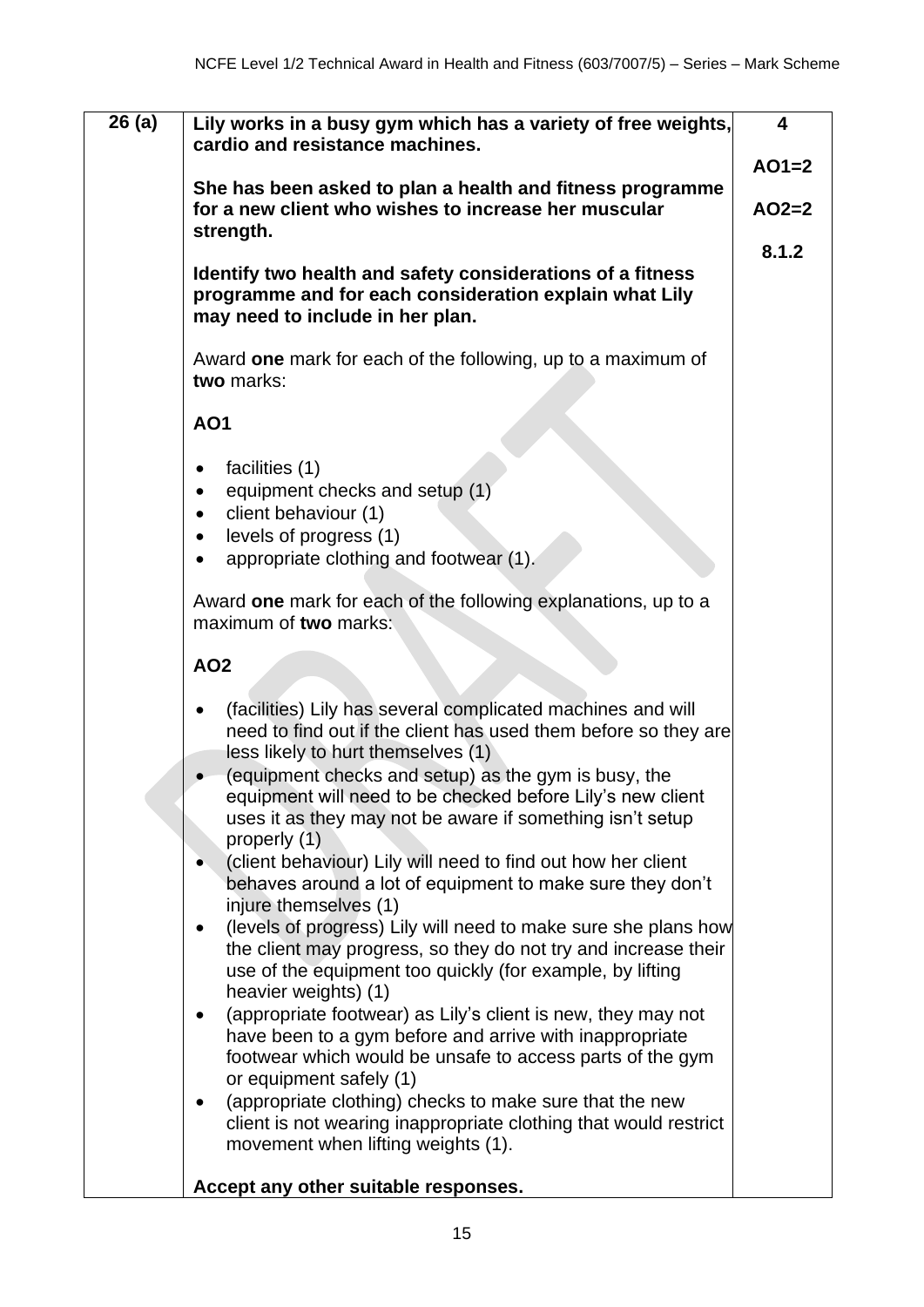| 26(h) | Justify the importance of a high protein diet for Lily's new<br>client.                                                                                                             | 3       |
|-------|-------------------------------------------------------------------------------------------------------------------------------------------------------------------------------------|---------|
|       |                                                                                                                                                                                     | $AO3=3$ |
|       | Award one mark for each of the following points, up to<br>maximum of three marks:                                                                                                   |         |
|       | protein supports muscles growth - if Lily's client has a high<br>protein diet, then her muscles will increase in strength and<br>size(1)                                            |         |
|       | protein supports the repair of micro tears in muscle fibres - if<br>$\bullet$<br>Lily's client does not eat a high protein diet, then her muscles<br>will not repair as quickly (1) |         |
|       | eating protein rich foods shortly after physical activity helps<br>$\bullet$<br>muscles recover, enabling Lily's client to train again quicker<br>(1).                              |         |
|       | Accept any other suitable responses.                                                                                                                                                |         |

| 27 | When setting goals, it is important that they are realistic.                                                                      | $\overline{\mathbf{4}}$ |
|----|-----------------------------------------------------------------------------------------------------------------------------------|-------------------------|
|    | State two other principles of goal setting and explain how an<br>individual could apply these to a health and fitness goal.       | $AO1=2$                 |
|    |                                                                                                                                   | $AO2=2$                 |
|    | Award one mark for each principle of goal setting, up to a<br>maximum of two marks:                                               | 7.1.3                   |
|    | <b>AO1</b>                                                                                                                        |                         |
|    | specific $(1)$<br>measurable (1)                                                                                                  |                         |
|    | attainable (1)<br>time bound (1).                                                                                                 |                         |
|    |                                                                                                                                   |                         |
|    | Award one mark for the corresponding application up to a<br>maximum of two marks.                                                 |                         |
|    | <b>AO2</b>                                                                                                                        |                         |
|    | (specific) the goal must be specific to the demands of the<br>health and fitness activity for example to increase strength<br>(1) |                         |
|    | (measurable) it must be possible to measure whether the<br>goal has been met, perhaps via a suitable fitness test (1)             |                         |
|    | (attainable) it must be possible to achieve, for example to<br>lose a stone in weight (1)                                         |                         |
|    | (time bound) it must be set over a fixed period of time, for<br>example over six months (1).                                      |                         |
|    | Accept any other suitable responses                                                                                               |                         |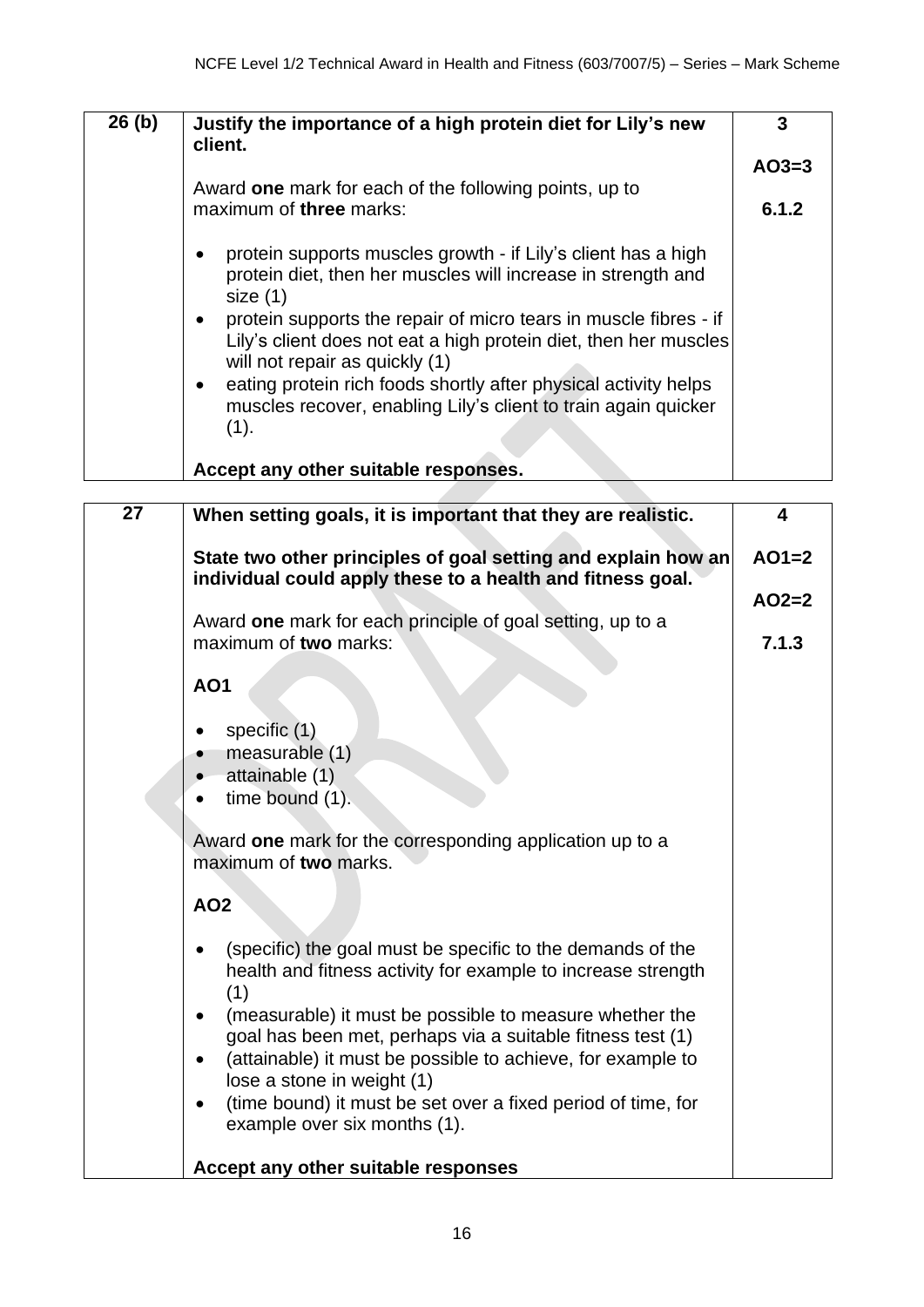# **Section D Total for this section: 18 marks**

| 28 |                       |              | Identify the components of health-related fitness that are                          | 9       |  |
|----|-----------------------|--------------|-------------------------------------------------------------------------------------|---------|--|
|    |                       |              | important for performers in a 10-kilometre run.                                     | $AO1=3$ |  |
|    | Justify your choices. |              |                                                                                     |         |  |
|    | Level                 | <b>Marks</b> | <b>Descriptor</b>                                                                   |         |  |
|    | 3                     | $7 - 9$      | AO3 - Excellent analysis and                                                        | $AO3=3$ |  |
|    |                       |              | evaluation of the components of health-                                             |         |  |
|    |                       |              | related fitness that is comprehensive and                                           | 3.2.1   |  |
|    |                       |              | highly relevant. Supported with                                                     |         |  |
|    |                       |              | excellent justifications of the importance<br>for performers that are comprehensive |         |  |
|    |                       |              | and highly detailed.                                                                |         |  |
|    |                       |              |                                                                                     |         |  |
|    |                       |              | AO2 - Excellent application of knowledge                                            |         |  |
|    |                       |              | and understanding of the components of                                              |         |  |
|    |                       |              | health-related fitness which could explain                                          |         |  |
|    |                       |              | the importance for performers that is                                               |         |  |
|    |                       |              | highly detailed and highly relevant to                                              |         |  |
|    |                       |              | the question.                                                                       |         |  |
|    |                       |              | AO1 - Excellent recall of knowledge and                                             |         |  |
|    |                       |              | understanding of the components of                                                  |         |  |
|    |                       |              | health-related fitness that is                                                      |         |  |
|    |                       |              | comprehensive. Subject specific                                                     |         |  |
|    |                       |              | terminology is used consistently                                                    |         |  |
|    |                       |              | throughout.                                                                         |         |  |
|    | 2                     | $4 - 6$      | AO3 - Good analysis and evaluation of                                               |         |  |
|    |                       |              | the components of health-related fitness                                            |         |  |
|    |                       |              | that is detailed and mostly relevant.                                               |         |  |
|    |                       |              | Supported with good justifications of the                                           |         |  |
|    |                       |              | importance for performers that                                                      |         |  |
|    |                       |              | are detailed.                                                                       |         |  |
|    |                       |              |                                                                                     |         |  |
|    |                       |              | AO2 - Good application of knowledge and<br>understanding of the components of       |         |  |
|    |                       |              | health-related fitness that is <b>detailed</b> and                                  |         |  |
|    |                       |              | mostly relevant to the question.                                                    |         |  |
|    |                       |              |                                                                                     |         |  |
|    |                       |              | AO1 – Good recall of knowledge and                                                  |         |  |
|    |                       |              | understanding of the components of                                                  |         |  |
|    |                       |              | health-related fitness that is mostly                                               |         |  |
|    |                       |              | detailed. Subject specific terminology is                                           |         |  |
|    |                       |              | used, but not always consistently.                                                  |         |  |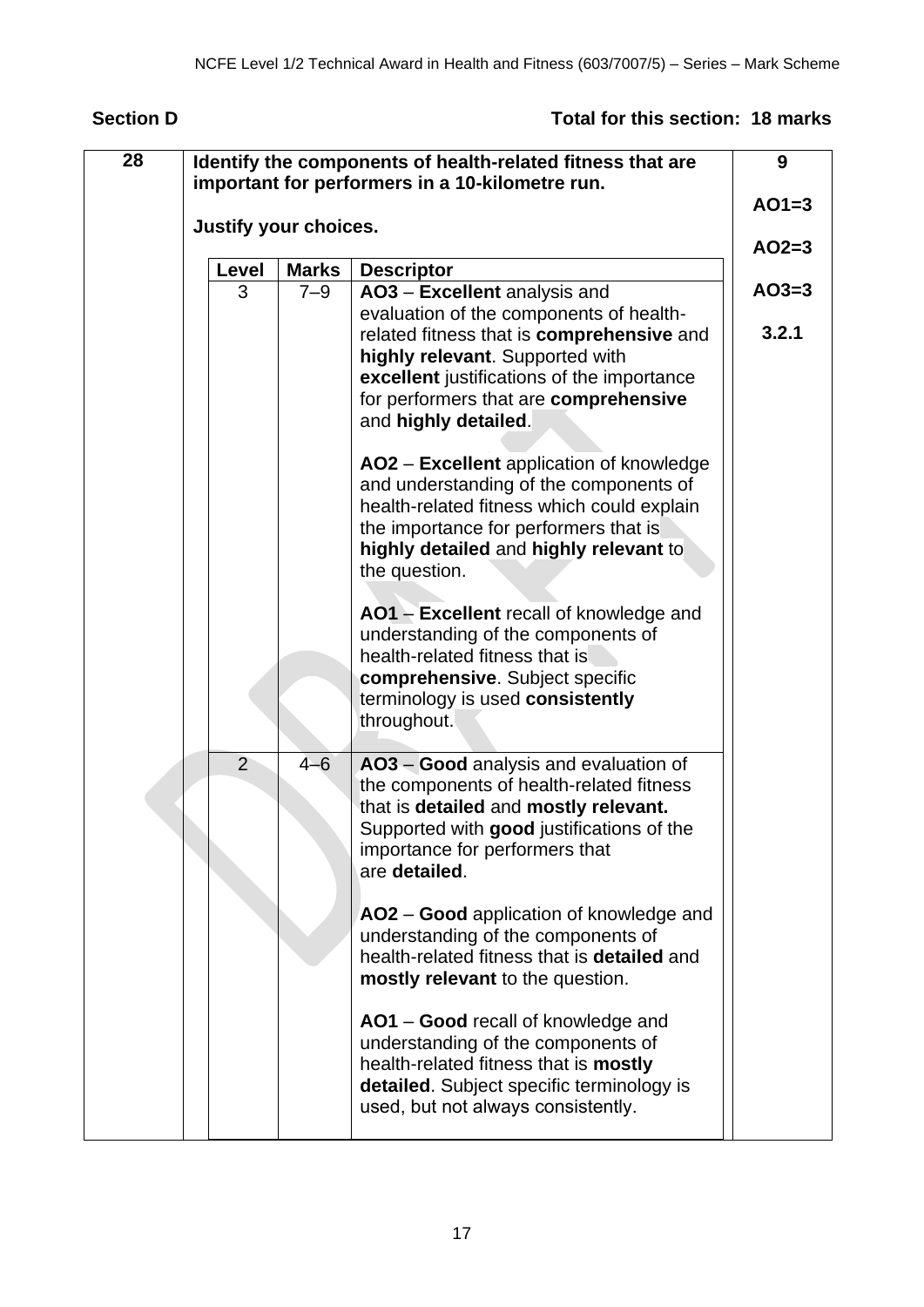|                        | 1                         | $1 - 3$  | AO3 - Limited analysis and evaluation of<br>the components of health-related fitness.<br>Supported with limited justifications for the<br>importance for performers that have<br>minimal detail and are mostly<br>superficial.                                                                                                                                                       |  |
|------------------------|---------------------------|----------|--------------------------------------------------------------------------------------------------------------------------------------------------------------------------------------------------------------------------------------------------------------------------------------------------------------------------------------------------------------------------------------|--|
|                        |                           |          | AO2 – Limited application of knowledge<br>and understanding of the components of<br>health-related fitness that has minimal<br>detail and are mostly superficial<br>with minimal relevance to the question.                                                                                                                                                                          |  |
|                        |                           |          | AO1 - Limited recall of knowledge and<br>understanding of the components of<br>health-related fitness that has minimal<br>detail. Subject specific terminology is<br>often inappropriate, and a lack of<br>understanding is evident.                                                                                                                                                 |  |
|                        |                           | $\Omega$ | No relevant material.                                                                                                                                                                                                                                                                                                                                                                |  |
|                        |                           |          | It is not a requirement that the learner formulates a<br>response specifically against each assessment objective<br>as laid out in the indicative content (IC).<br>A learner's demonstration of recall (AO1) and application<br>(AO2) of knowledge and understanding can be implied<br>through the learner's ability to analyse and evaluate the<br>question topic required for AO3. |  |
|                        | <b>Indicative content</b> |          |                                                                                                                                                                                                                                                                                                                                                                                      |  |
|                        | following:                |          | AO1 - Learners will recall knowledge and understanding of<br>the components of health-related fitness that are important<br>for performers in a 10-kilometre run that may include the                                                                                                                                                                                                |  |
| $\bullet$<br>$\bullet$ |                           |          | cardiovascular endurance - the ability of the heart and<br>lungs to supply oxygen to the working muscles<br>muscular endurance - the ability of a muscle or muscle<br>group to undergo repeated contractions avoiding fatigue                                                                                                                                                        |  |
|                        |                           |          | <b>body composition</b> - a comparison of the percentages of<br>bone, fat, water, and muscle within the body                                                                                                                                                                                                                                                                         |  |
|                        |                           |          | flexibility - the range of movement possible at a join<br>muscular strength - the ability to overcome a resistance                                                                                                                                                                                                                                                                   |  |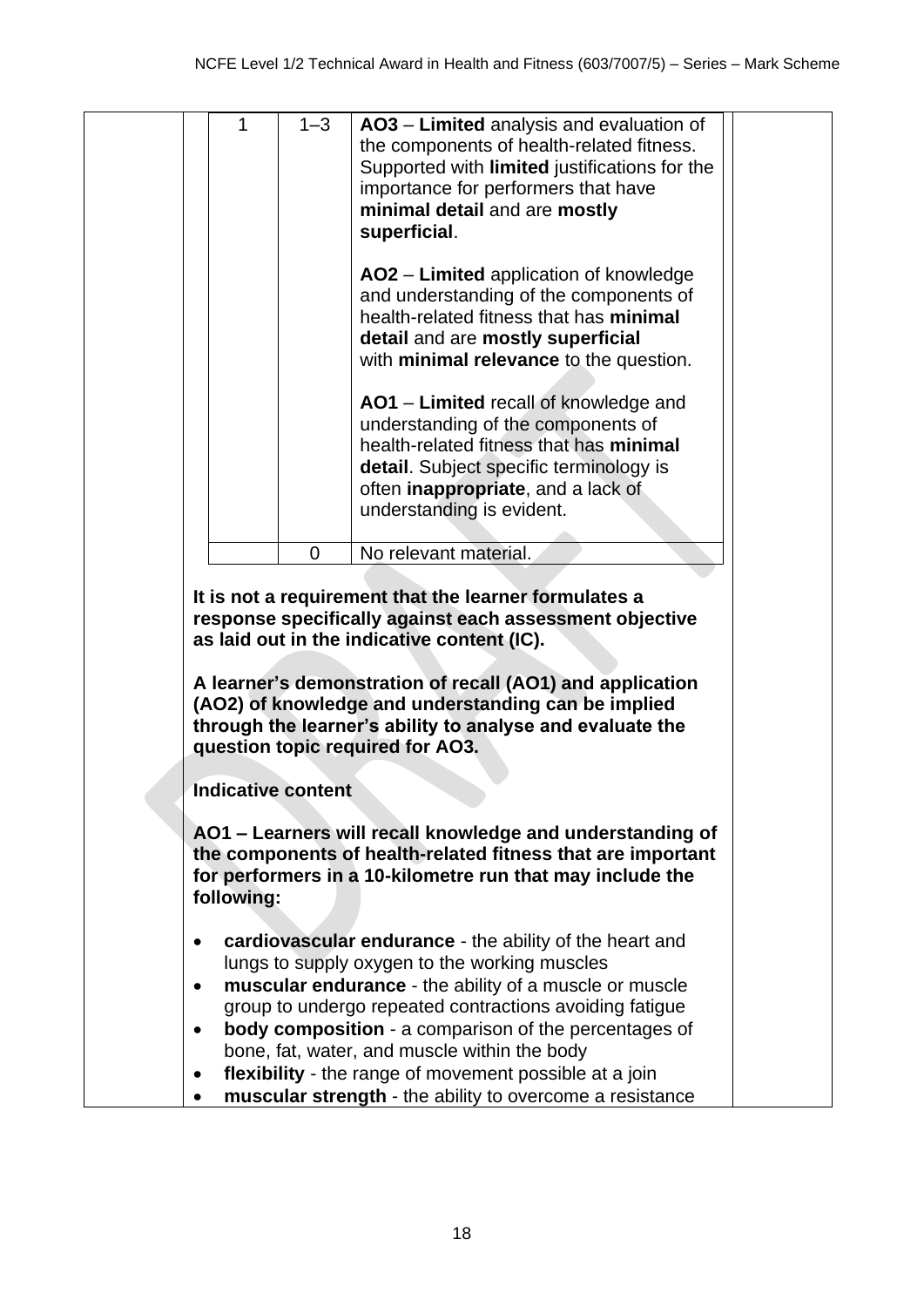| AO2 - Learners will apply knowledge and understanding of<br>the components of health-related fitness that are important<br>for performers in a 10 kilometre run that may include the<br>following:                                                                                                                                                                                                                                                                                                                                                                                                                                                                                                                                                                                                                                                                                                                                                                                                                                                                                                |  |
|---------------------------------------------------------------------------------------------------------------------------------------------------------------------------------------------------------------------------------------------------------------------------------------------------------------------------------------------------------------------------------------------------------------------------------------------------------------------------------------------------------------------------------------------------------------------------------------------------------------------------------------------------------------------------------------------------------------------------------------------------------------------------------------------------------------------------------------------------------------------------------------------------------------------------------------------------------------------------------------------------------------------------------------------------------------------------------------------------|--|
| cardiovascular endurance - it will mean that they can<br>perform aerobically for the whole run. This will mean that<br>they will have a supply of energy throughout the run<br>muscular endurance - muscular endurance in the legs<br>$\bullet$<br>will enable them to work for longer without fatigue<br>body composition - if fat is lost and muscle is developed<br>$\bullet$<br>this could improve the strength in her legs, greater muscle<br>levels will help with muscular endurance<br>flexibility - a greater range of movement at the hips/knees<br>٠<br>could lead to an increase in stride length<br>muscular strength - if the runner increases the intensity<br>of the run, then they will need to use muscular strength to<br>do this. If the intensity of the run is increased without<br>having appropriate muscular strength, then the runner is<br>likely to pull a muscle and get injured.<br>AO3 - Learners will analyse and evaluate the components<br>of health-related fitness that are important for performers in<br>a 10-kilometre run that may include the following: |  |
| cardiovascular endurance - therefore, fatigue will be<br>delayed, and they will be able to run a faster time<br>muscular endurance - this will result in their time<br>٠<br>becoming faster as they can work at a higher intensity for<br>longer<br><b>body composition</b> - lower fat levels will mean that they<br>have less weight to carry her around as they run. This will<br>mean that they will find running easier and could run a<br>faster time<br>flexibility - increased stride length will mean they will cover<br>more ground with each stride, and this will reduce their<br>overall time<br>muscular strength - explosive muscular strength may be<br>used at the start of the race to get a good start and get<br>ahead of the competitors. It may also be used at the end of<br>a race for a sprint finish.                                                                                                                                                                                                                                                                   |  |
| Accept any other suitable responses.                                                                                                                                                                                                                                                                                                                                                                                                                                                                                                                                                                                                                                                                                                                                                                                                                                                                                                                                                                                                                                                              |  |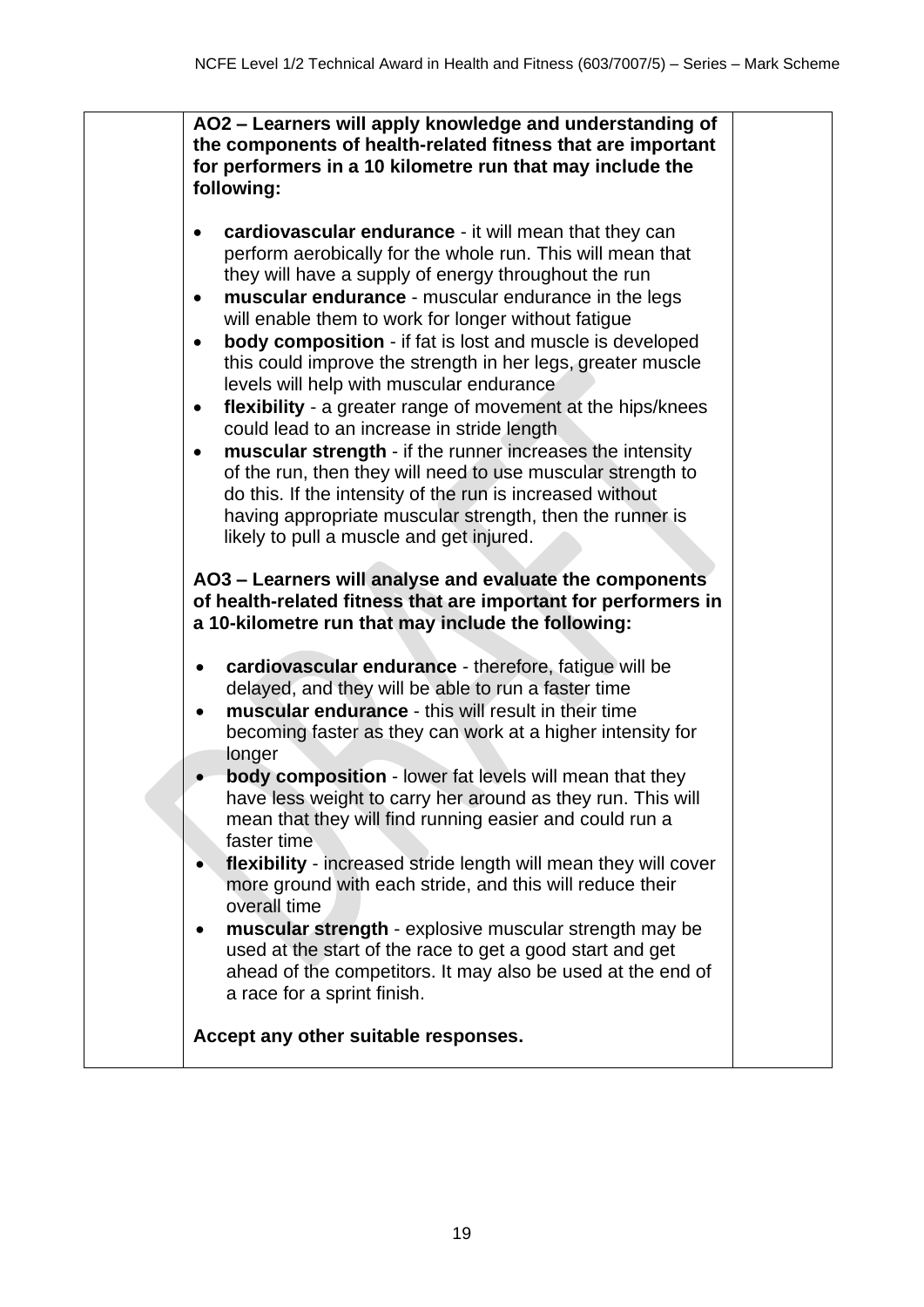| 29                    | Explain the importance of rest and recovery after an individual |         |                                                                                     |         |  |  |  |
|-----------------------|-----------------------------------------------------------------|---------|-------------------------------------------------------------------------------------|---------|--|--|--|
|                       | has participated in a weight training session.                  |         |                                                                                     |         |  |  |  |
| Level<br><b>Marks</b> |                                                                 |         | <b>Descriptor</b>                                                                   | $AO1=3$ |  |  |  |
| 3<br>$7 - 9$          |                                                                 |         | AO3 - Excellent analysis and                                                        | $AO2=3$ |  |  |  |
|                       |                                                                 |         | evaluation of the importance of rest and                                            | $AO3=3$ |  |  |  |
|                       |                                                                 |         | recovery that is comprehensive and<br>highly relevant. Supported with               |         |  |  |  |
|                       |                                                                 |         | excellent justifications which relate to a                                          | 6.1.3   |  |  |  |
|                       |                                                                 |         | weight training session that are                                                    |         |  |  |  |
|                       |                                                                 |         | comprehensive and highly detailed.                                                  |         |  |  |  |
|                       |                                                                 |         | AO2 - Excellent application of knowledge                                            |         |  |  |  |
|                       |                                                                 |         | and understanding of the importance of                                              |         |  |  |  |
|                       |                                                                 |         | rest and recovery which could explain the                                           |         |  |  |  |
|                       |                                                                 |         | relation to a weight training session that<br>is comprehensive and highly           |         |  |  |  |
|                       |                                                                 |         | detailed and highly relevant to the                                                 |         |  |  |  |
|                       |                                                                 |         | question.                                                                           |         |  |  |  |
|                       |                                                                 |         | AO1 - Excellent recall of knowledge and                                             |         |  |  |  |
|                       |                                                                 |         | understanding of the importance of rest                                             |         |  |  |  |
|                       |                                                                 |         | and recovery that is comprehensive.                                                 |         |  |  |  |
|                       |                                                                 |         | Subject specific terminology is used                                                |         |  |  |  |
|                       | $\overline{2}$                                                  | $4 - 6$ | consistently throughout.<br>AO3 - Good analysis and evaluation of                   |         |  |  |  |
|                       |                                                                 |         | the components of the importance of rest                                            |         |  |  |  |
|                       |                                                                 |         | and recovery is detailed and mostly                                                 |         |  |  |  |
|                       |                                                                 |         | relevant. Supported with good                                                       |         |  |  |  |
|                       |                                                                 |         | justifications which relate to a weight<br>training session that are detailed.      |         |  |  |  |
|                       |                                                                 |         |                                                                                     |         |  |  |  |
|                       |                                                                 |         | AO2 - Good application of knowledge and                                             |         |  |  |  |
|                       |                                                                 |         | understanding of the importance of rest<br>and recovery that is detailed and mostly |         |  |  |  |
|                       |                                                                 |         | relevant to the question.                                                           |         |  |  |  |
|                       |                                                                 |         |                                                                                     |         |  |  |  |
|                       |                                                                 |         | AO1 - Good recall of knowledge and                                                  |         |  |  |  |
|                       |                                                                 |         | understanding of the importance of rest<br>and recovery that is mostly detailed.    |         |  |  |  |
|                       |                                                                 |         | Subject specific terminology is used, but                                           |         |  |  |  |
|                       |                                                                 |         | not always consistently.                                                            |         |  |  |  |
|                       | 1                                                               | $1 - 3$ | AO3 - Limited analysis and evaluation of                                            |         |  |  |  |
|                       |                                                                 |         | the importance of rest and recovery.                                                |         |  |  |  |
|                       |                                                                 |         | Supported with limited justifications                                               |         |  |  |  |
|                       |                                                                 |         | relating to a weight training session that                                          |         |  |  |  |
|                       |                                                                 |         | have minimal detail and are mostly<br>superficial.                                  |         |  |  |  |
|                       |                                                                 |         |                                                                                     |         |  |  |  |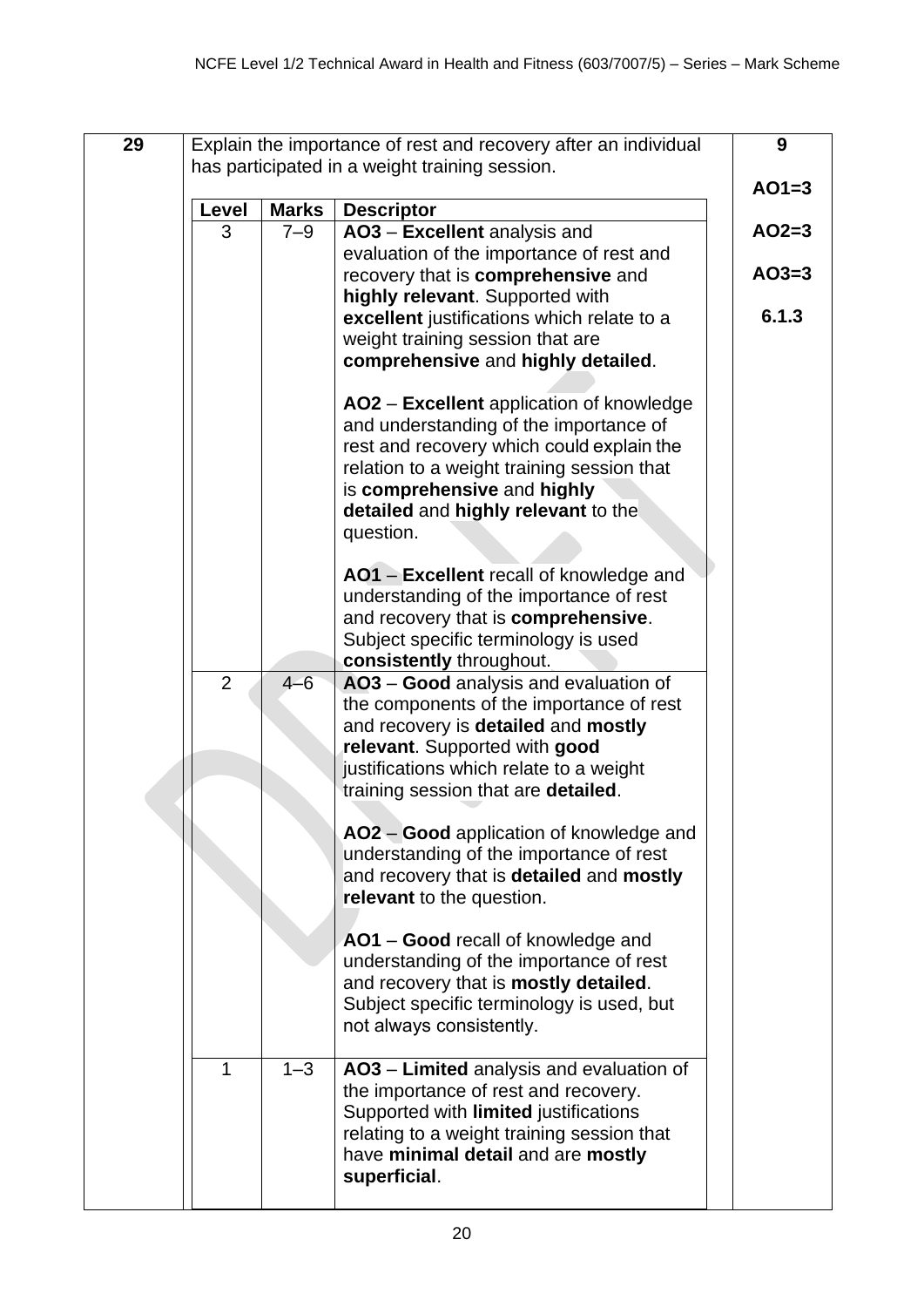|  |                                                                                               |                           | AO2 - Limited application of knowledge                       |  |  |  |  |  |
|--|-----------------------------------------------------------------------------------------------|---------------------------|--------------------------------------------------------------|--|--|--|--|--|
|  |                                                                                               |                           | and understanding of the importance of                       |  |  |  |  |  |
|  |                                                                                               |                           | rest and recovery that has minimal                           |  |  |  |  |  |
|  |                                                                                               |                           | detail and is mostly superficial with                        |  |  |  |  |  |
|  |                                                                                               |                           | minimal relevance to the question.                           |  |  |  |  |  |
|  |                                                                                               |                           |                                                              |  |  |  |  |  |
|  |                                                                                               |                           | AO1 - Limited recall of knowledge and                        |  |  |  |  |  |
|  |                                                                                               |                           |                                                              |  |  |  |  |  |
|  |                                                                                               |                           | understanding of the importance of rest                      |  |  |  |  |  |
|  |                                                                                               |                           | and recovery that has minimal detail.                        |  |  |  |  |  |
|  |                                                                                               |                           | Subject specific terminology is often                        |  |  |  |  |  |
|  |                                                                                               |                           | inappropriate, and a lack of                                 |  |  |  |  |  |
|  |                                                                                               |                           | understanding is evident.                                    |  |  |  |  |  |
|  |                                                                                               | 0                         | No relevant material.                                        |  |  |  |  |  |
|  |                                                                                               |                           |                                                              |  |  |  |  |  |
|  |                                                                                               | <b>Indicative content</b> |                                                              |  |  |  |  |  |
|  |                                                                                               |                           |                                                              |  |  |  |  |  |
|  |                                                                                               |                           | It is not a requirement that the learner formulates a        |  |  |  |  |  |
|  |                                                                                               |                           | response specifically against each assessment objective as   |  |  |  |  |  |
|  |                                                                                               |                           | laid out in the indicative content (IC).                     |  |  |  |  |  |
|  |                                                                                               |                           |                                                              |  |  |  |  |  |
|  |                                                                                               |                           | A learner's demonstration of recall (AO1) and application    |  |  |  |  |  |
|  |                                                                                               |                           | (AO2) of knowledge and understanding can be implied          |  |  |  |  |  |
|  | through the learner's ability to analyse and evaluate the<br>question topic required for AO3. |                           |                                                              |  |  |  |  |  |
|  |                                                                                               |                           |                                                              |  |  |  |  |  |
|  |                                                                                               |                           |                                                              |  |  |  |  |  |
|  |                                                                                               |                           | AO1 - Learners will recall knowledge and understanding of    |  |  |  |  |  |
|  | the methods that are important to rest and recovery that                                      |                           |                                                              |  |  |  |  |  |
|  |                                                                                               |                           | may include the following:                                   |  |  |  |  |  |
|  |                                                                                               |                           |                                                              |  |  |  |  |  |
|  |                                                                                               | sleep/rest                |                                                              |  |  |  |  |  |
|  |                                                                                               | rehydration               |                                                              |  |  |  |  |  |
|  |                                                                                               | food intake               |                                                              |  |  |  |  |  |
|  | ice baths                                                                                     |                           |                                                              |  |  |  |  |  |
|  |                                                                                               | massages.                 |                                                              |  |  |  |  |  |
|  |                                                                                               |                           |                                                              |  |  |  |  |  |
|  |                                                                                               |                           | AO2 - Learners will apply knowledge and understanding of     |  |  |  |  |  |
|  |                                                                                               |                           | the importance of rest and recovery after an individual has  |  |  |  |  |  |
|  |                                                                                               |                           | participated in a weight training session that may include   |  |  |  |  |  |
|  | the following:                                                                                |                           |                                                              |  |  |  |  |  |
|  |                                                                                               |                           |                                                              |  |  |  |  |  |
|  | ٠                                                                                             |                           | sleep/rest - whilst resting and sleeping after a weight      |  |  |  |  |  |
|  |                                                                                               |                           | training session, your body can prioritise which parts need  |  |  |  |  |  |
|  |                                                                                               |                           | energy, allowing you to wake up feeling re-energised         |  |  |  |  |  |
|  | $\bullet$                                                                                     |                           | rehydration - drinking water will rehydrate the body and     |  |  |  |  |  |
|  |                                                                                               |                           | replace fluids lost during the weight training session via   |  |  |  |  |  |
|  |                                                                                               |                           | sweating which is essential to avoid the effects of          |  |  |  |  |  |
|  |                                                                                               |                           |                                                              |  |  |  |  |  |
|  |                                                                                               | dehydration               |                                                              |  |  |  |  |  |
|  | ٠                                                                                             |                           | food intake - during a weight training session there will be |  |  |  |  |  |
|  |                                                                                               |                           | many micro tears in the muscle tissue                        |  |  |  |  |  |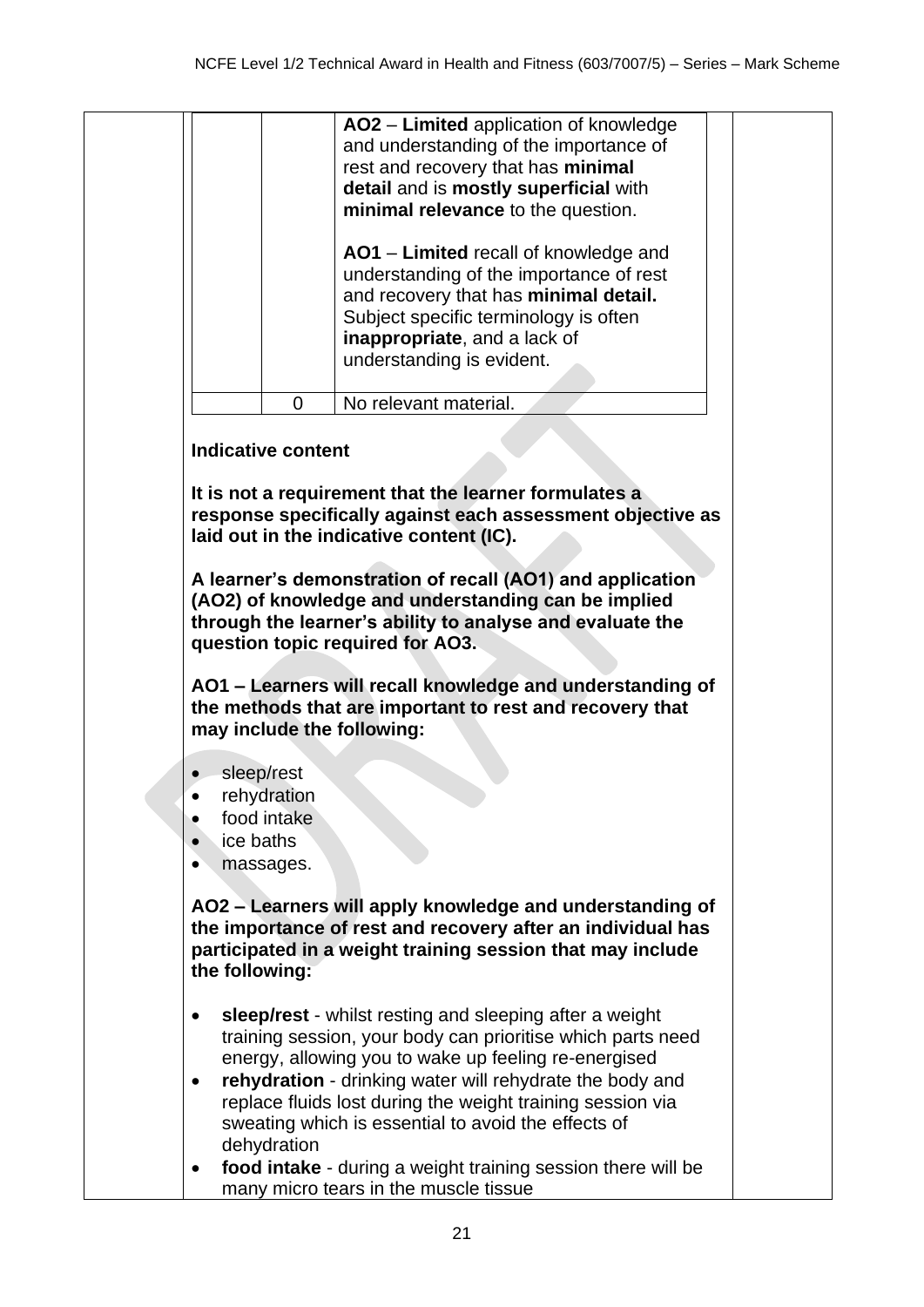|           | food intake - glycogen stores will be depleted due to<br>anaerobic and aerobic energy being used when weight<br>training                                                                                                                      |  |
|-----------|-----------------------------------------------------------------------------------------------------------------------------------------------------------------------------------------------------------------------------------------------|--|
| $\bullet$ | ice baths - will reduce muscle soreness following a weight<br>training session (DOMS)                                                                                                                                                         |  |
|           | massages - will prevent muscle soreness following a weight<br>training session (DOMS).                                                                                                                                                        |  |
|           | AO3 – Learners will analyse and evaluate the importance of<br>rest and recovery to an individual after participating in a<br>weight training session that may include the following:                                                          |  |
|           | sleep/rest - sleep and rest give your body time to recover,<br>conserve energy and repair the muscles used during the<br>weight's session; the quicker you recover the sooner you<br>can train again                                          |  |
| $\bullet$ | rehydration - the amount you need to drink will depend on<br>the intensity of the session and the environment in which you<br>worked out (temperature); if you rehydrate, you will be ready<br>to train again quicker                         |  |
| $\bullet$ | food intake - for hypertrophy to occur the tears need to be<br>repaired via protein; eating protein rich foods or taking a<br>protein shake/bar will speed up this process and allow for a<br>quicker recovery                                |  |
| $\bullet$ | food intake - eating carbohydrate rich foods will refuel<br>carbohydrates stores quicker, the quicker the glycogen<br>stores are refilled; the quicker training can recommence                                                                |  |
| $\bullet$ | ice baths - ice baths will help the body remove lactic acid<br>from the worked muscles; the cold will cause<br>vasoconstriction, forcing the lactic acid out, and once out of<br>the cold, the blood vessels will vasodilate bringing with it |  |
|           | plenty of oxygen rich blood                                                                                                                                                                                                                   |  |
|           | massages - massage will increase blood flow to the sore<br>area, speeding up the healing process and reducing pain,<br>which will allow a quicker return to a weight training session.                                                        |  |
|           | Accept any other suitable responses.                                                                                                                                                                                                          |  |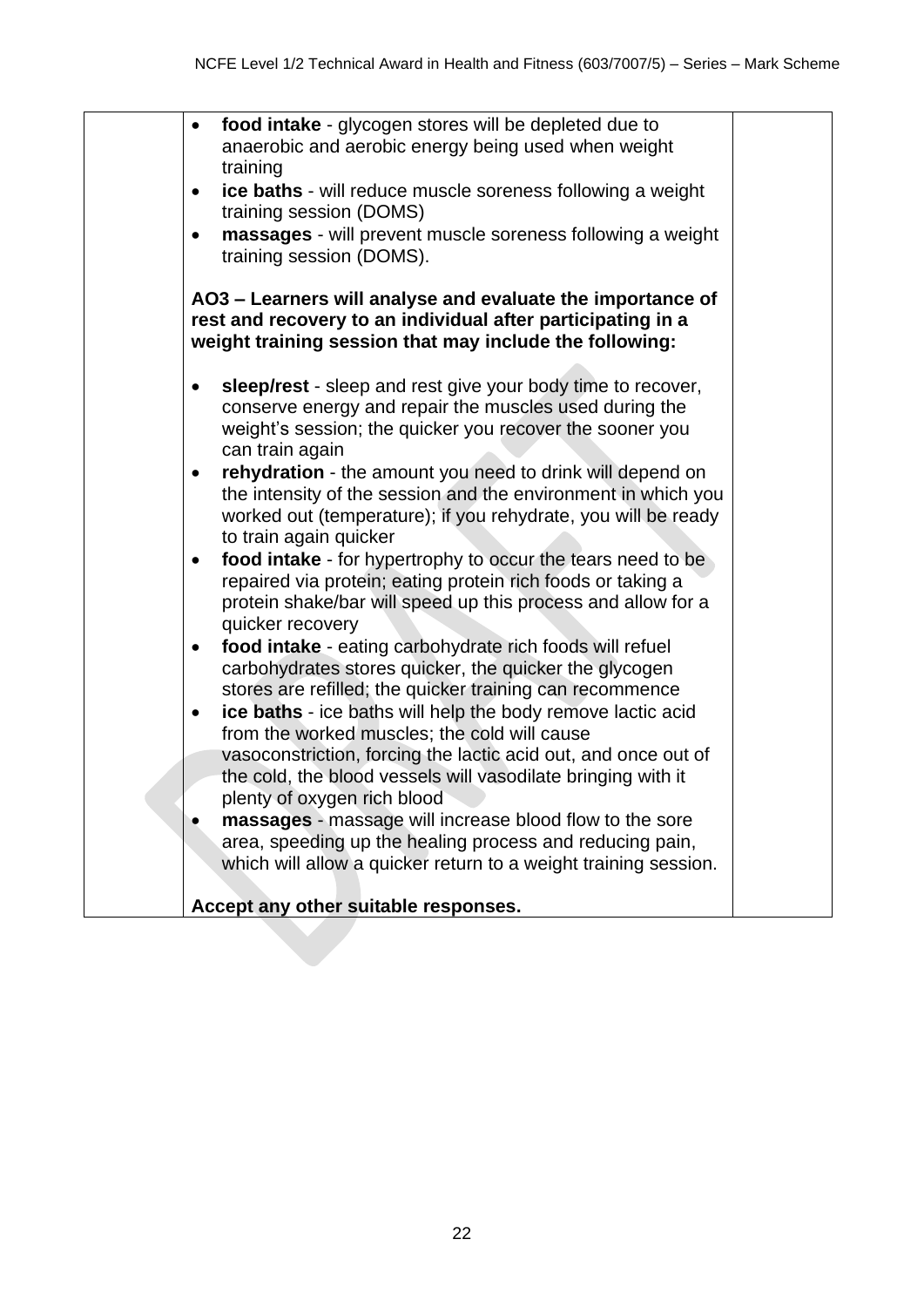| <b>Section A</b>                  |                 |                 |                  |                |            |                  |  |  |
|-----------------------------------|-----------------|-----------------|------------------|----------------|------------|------------------|--|--|
| Question                          | AO1             | AO <sub>2</sub> | AO <sub>3</sub>  | Total          | <b>ACR</b> | Q<br><b>Type</b> |  |  |
| 1                                 | 1               |                 |                  | 1              | 1.1.1      | <b>MCQ</b>       |  |  |
| $\overline{c}$                    | 1               |                 |                  | 1              | 1.1.5      | <b>MCQ</b>       |  |  |
| 3                                 | 1               |                 |                  | $\overline{1}$ | 1.4.4      | <b>MCQ</b>       |  |  |
| $\overline{4}$                    | $\overline{1}$  |                 |                  | $\overline{1}$ | 1.1.4      | SAQ              |  |  |
| 5                                 | $\overline{2}$  |                 |                  | $\overline{2}$ | 1.1.6      | SAQ              |  |  |
| 6                                 | $\overline{1}$  | $\overline{2}$  |                  | 3              | 1.1.3      | SAQ              |  |  |
| $\overline{7}$                    | $\overline{1}$  | $\overline{2}$  |                  | 3              | 1.1.2      | SAQ              |  |  |
| 8                                 |                 | $\overline{2}$  |                  | $\overline{2}$ | 1.4.5      | SAQ              |  |  |
| 9                                 |                 |                 | $\overline{4}$   | 4              | 1.5        | <b>SAQ</b>       |  |  |
| 10                                |                 |                 | $\overline{4}$   | $\overline{4}$ | 1.1.8      | SAQ              |  |  |
| <b>Section</b><br>A totals        | 8               | 6               | 8                | 22             |            |                  |  |  |
| <b>Total</b><br>required          | $8 - 10$        | $6 - 8$         | $5 - 6$          | 22             |            |                  |  |  |
| Kil                               | 6               |                 |                  |                |            |                  |  |  |
|                                   |                 |                 | <b>Section B</b> |                |            |                  |  |  |
| Question                          | AO <sub>1</sub> | AO <sub>2</sub> | AO <sub>3</sub>  | Total          | <b>ACR</b> | Q<br><b>Type</b> |  |  |
| 11                                | 1               |                 |                  | 1              | 5.3.2      | <b>MCQ</b>       |  |  |
| 12                                | 1               |                 |                  | $\overline{1}$ | 5.1.2      | <b>MCQ</b>       |  |  |
| 13                                |                 | $\mathbf{1}$    |                  | 1              | 3.2.2      | <b>MCQ</b>       |  |  |
| 14                                |                 | $\overline{2}$  |                  | $\overline{2}$ | 5.1.3      | SAQ              |  |  |
| 15                                | $\overline{2}$  |                 |                  | $\overline{2}$ | 2.1.1      | SAQ              |  |  |
| 16                                | $\overline{2}$  |                 |                  | $\overline{2}$ | 2.1.2      | SAQ              |  |  |
| 17                                |                 |                 | 3                | 3              | 5.1.2      | SAQ              |  |  |
| 18                                | $\overline{2}$  | $\overline{2}$  |                  | $\overline{4}$ | 3.2.2      | SAQ              |  |  |
| 19                                | $\overline{2}$  | $\overline{2}$  |                  | 4              | 4.1.1      | <b>SAQ</b>       |  |  |
| <b>Section</b><br><b>B</b> totals | 10              | $\overline{7}$  | 3                | 20             |            |                  |  |  |
| <b>Total</b><br>required          | $8 - 9$         | $7 - 8$         | $4 - 5$          |                |            |                  |  |  |
| Kil                               | 6               |                 |                  |                |            |                  |  |  |

# **Assessment Objective Grid**